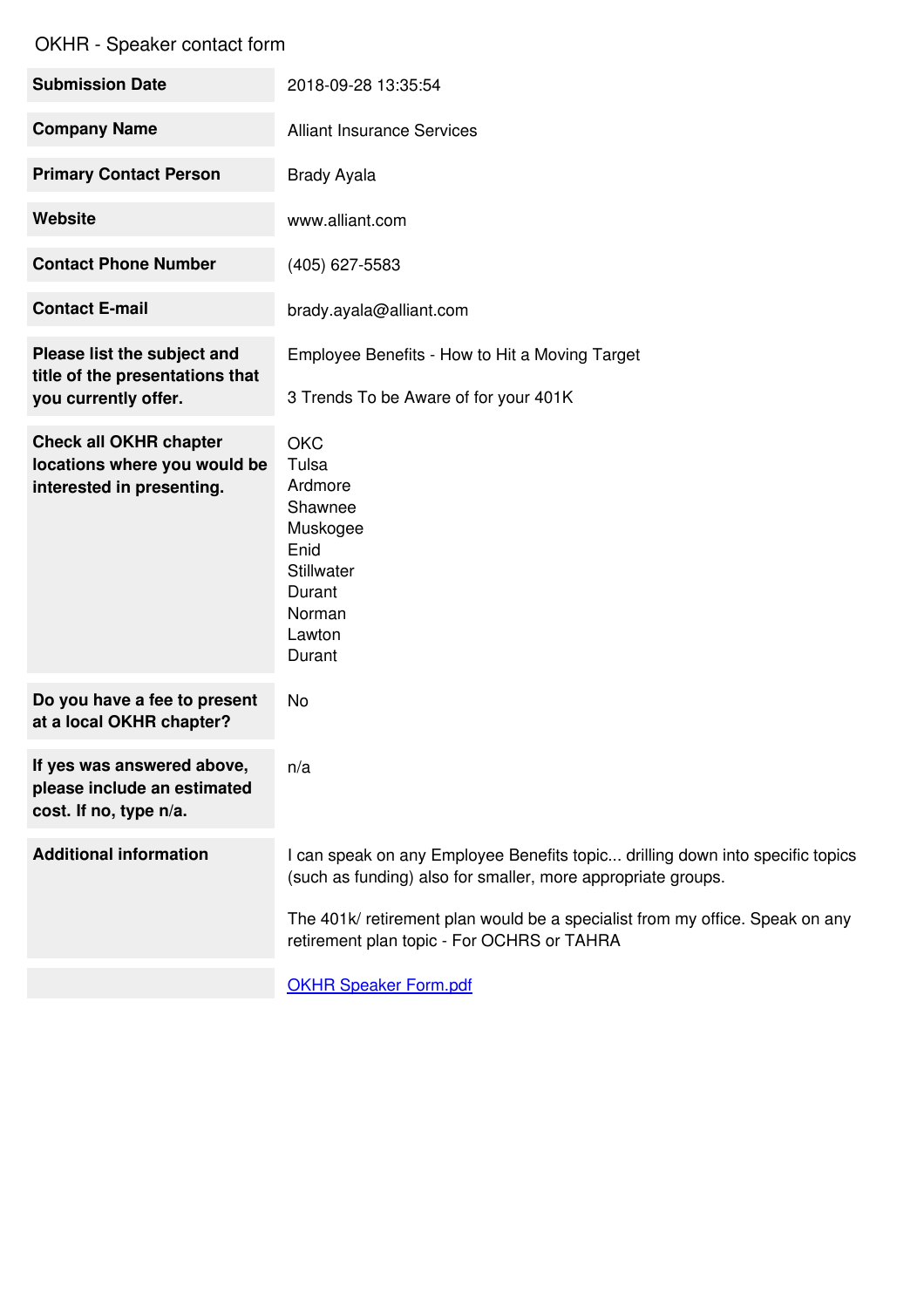| <b>Submission Date</b>                                                                     | 2018-04-19 10:21:15                                                                                                                          |
|--------------------------------------------------------------------------------------------|----------------------------------------------------------------------------------------------------------------------------------------------|
| <b>Company Name</b>                                                                        | Crowe & Dunlevy                                                                                                                              |
| <b>Primary Contact Person</b>                                                              | <b>Adam Childers</b>                                                                                                                         |
| Website                                                                                    | www.crowedunlevy.com                                                                                                                         |
| <b>Contact Phone Number</b>                                                                | (405) 2357741                                                                                                                                |
| <b>Contact E-mail</b>                                                                      | adam.childers@crowedunlevy.com                                                                                                               |
| Please list the subject and<br>title of the presentations that<br>you currently offer.     | Employment Law seminars of all types                                                                                                         |
| <b>Check all OKHR chapter</b><br>locations where you would be<br>interested in presenting. | <b>OKC</b><br>Tulsa<br>Ardmore<br>Shawnee<br>Muskogee<br>Enid<br><b>Stillwater</b><br>Durant<br>Norman<br>Weatherford/Clinton area<br>Lawton |
| Do you have a fee to present<br>at a local OKHR chapter?                                   | No                                                                                                                                           |
| If yes was answered above,<br>please include an estimated<br>cost. If no, type n/a.        | N/A                                                                                                                                          |
| <b>Additional information</b>                                                              | As a firm we have been honored to present to chapters all across the state, and<br>we hope to continue that tradition.                       |
|                                                                                            | <b>OKHR Speaker Form.pdf</b>                                                                                                                 |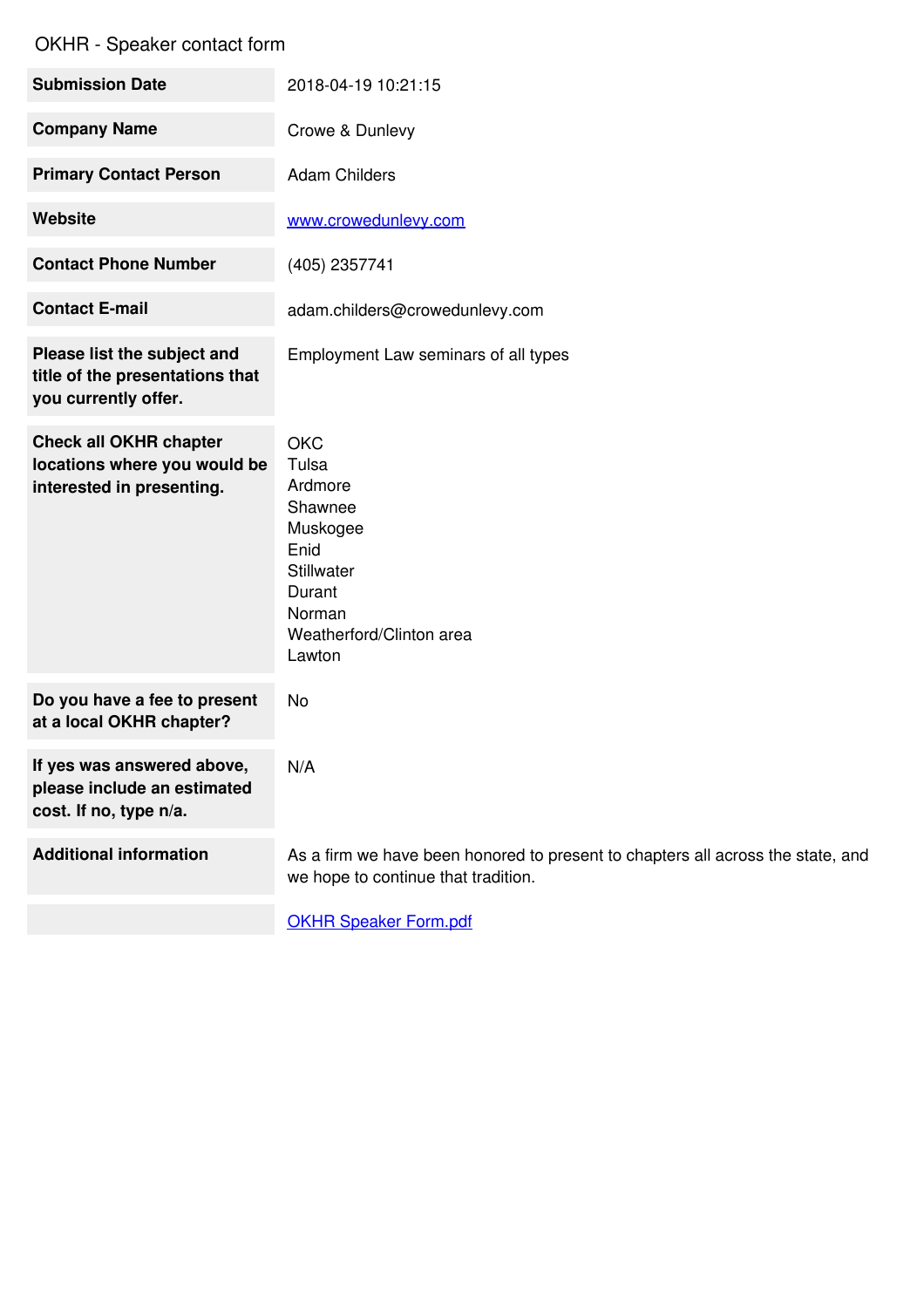| <b>Submission Date</b>                                                                     | 2018-04-18 15:10:24                                                                                                                                                                                                                                                                                         |
|--------------------------------------------------------------------------------------------|-------------------------------------------------------------------------------------------------------------------------------------------------------------------------------------------------------------------------------------------------------------------------------------------------------------|
| <b>Company Name</b>                                                                        | Encore Life Skills LLC                                                                                                                                                                                                                                                                                      |
| <b>Primary Contact Person</b>                                                              | <b>Tim Hast</b>                                                                                                                                                                                                                                                                                             |
| <b>Website</b>                                                                             | www.encorelifeskills.com                                                                                                                                                                                                                                                                                    |
| <b>Contact Phone Number</b>                                                                | (405) 596.1300                                                                                                                                                                                                                                                                                              |
| <b>Contact E-mail</b>                                                                      | coach@att.et                                                                                                                                                                                                                                                                                                |
| Please list the subject and<br>title of the presentations that<br>you currently offer.     | Listening - Creating a culture of listeners<br>Critical Thinking - Think Like a Leader, (Decision-making)<br>Personality Styles and the workplace<br>Workplace Conflict-Turning it into productive conflict<br>The Five Behaviors of a Cohesive Team<br>Emotional Intelligence - Call it Emotional Literacy |
| <b>Check all OKHR chapter</b><br>locations where you would be<br>interested in presenting. | <b>OKC</b><br>Tulsa<br>Ardmore<br>Shawnee<br>Muskogee<br>Enid<br>Stillwater<br>Durant<br>Norman<br>Weatherford/Clinton area                                                                                                                                                                                 |
| Do you have a fee to present<br>at a local OKHR chapter?                                   | No                                                                                                                                                                                                                                                                                                          |
|                                                                                            |                                                                                                                                                                                                                                                                                                             |
| If yes was answered above,<br>please include an estimated<br>cost. If no, type n/a.        | For engagements outside of the OKC Metro area, I would like to have my<br>mileage and other expenses covered if possible.                                                                                                                                                                                   |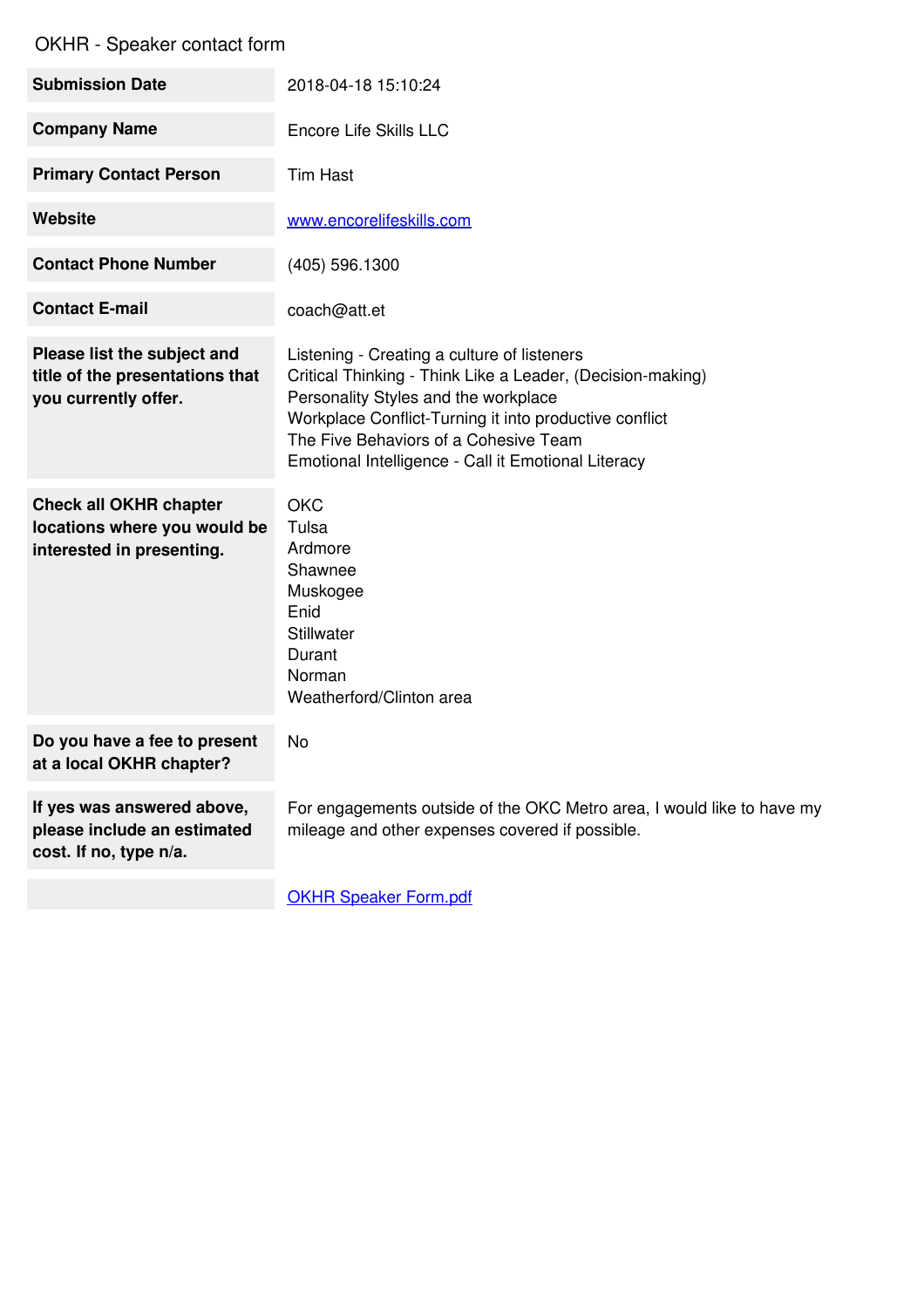| <b>Submission Date</b>                                                                     | 2018-04-23 12:30:18                                                                      |
|--------------------------------------------------------------------------------------------|------------------------------------------------------------------------------------------|
| <b>Company Name</b>                                                                        | <b>Gallagher Benefits Service</b>                                                        |
| <b>Primary Contact Person</b>                                                              | Denny Mask                                                                               |
| <b>Website</b>                                                                             | www.ajg.com                                                                              |
| <b>Contact Phone Number</b>                                                                | (405) 4715003                                                                            |
| <b>Contact E-mail</b>                                                                      | dennis_mask@ajg.com                                                                      |
| Please list the subject and<br>title of the presentations that<br>you currently offer.     | Compliance, 401K, ACA, Benchmarking                                                      |
| <b>Check all OKHR chapter</b><br>locations where you would be<br>interested in presenting. | Ardmore<br>Shawnee<br>Enid<br>Stillwater<br>Durant<br>Norman<br>Weatherford/Clinton area |
| Do you have a fee to present<br>at a local OKHR chapter?                                   | <b>No</b>                                                                                |
| If yes was answered above,<br>please include an estimated<br>cost. If no, type n/a.        | n/a                                                                                      |
|                                                                                            | <b>OKHR Speaker Form.pdf</b>                                                             |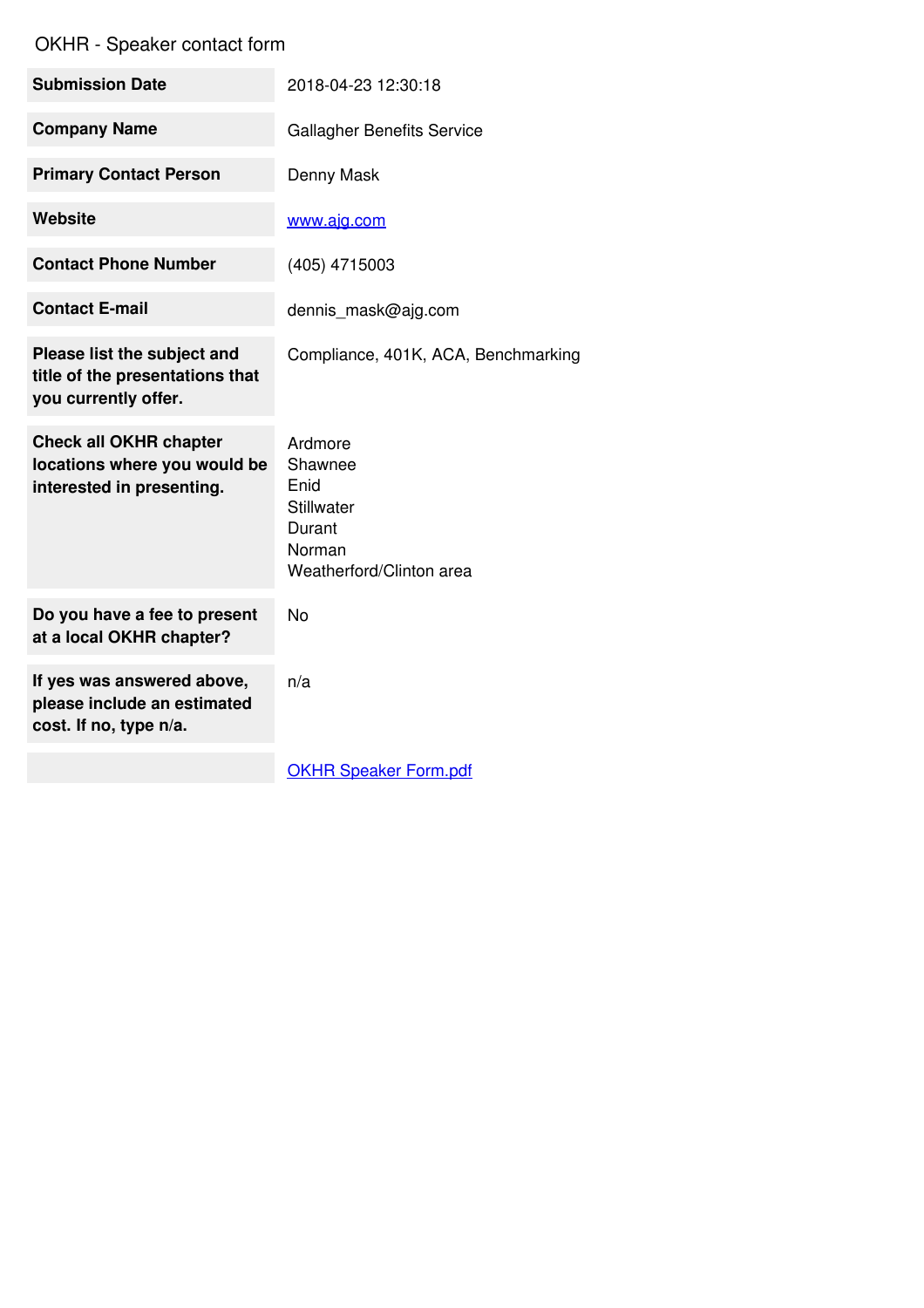| <b>Submission Date</b>                                                                     | 2018-05-17 13:12:33                                                                                                                                                                                                              |
|--------------------------------------------------------------------------------------------|----------------------------------------------------------------------------------------------------------------------------------------------------------------------------------------------------------------------------------|
| <b>Company Name</b>                                                                        | <b>Gunter Training</b>                                                                                                                                                                                                           |
| <b>Primary Contact Person</b>                                                              | Nancy Gunter                                                                                                                                                                                                                     |
| <b>Website</b>                                                                             | www.guntertraining.com                                                                                                                                                                                                           |
| <b>Contact Phone Number</b>                                                                | (405) 585-8828                                                                                                                                                                                                                   |
| <b>Contact E-mail</b>                                                                      | nancy@guntertraining.com                                                                                                                                                                                                         |
| Please list the subject and<br>title of the presentations that<br>you currently offer.     | <b>Generational Differences</b><br>Personal Leadership = Emotional Intelligence<br><b>Personal Board of Directors</b><br>The 6 Conversations every manager must get Right<br>Why People Do What They Do<br><b>Personal Brand</b> |
| <b>Check all OKHR chapter</b><br>locations where you would be<br>interested in presenting. | <b>OKC</b><br>Tulsa<br>Shawnee<br>Muskogee<br>Enid<br>Stillwater<br>Norman<br>Ponca City                                                                                                                                         |
| Do you have a fee to present<br>at a local OKHR chapter?                                   | Yes                                                                                                                                                                                                                              |
| If yes was answered above,<br>please include an estimated<br>cost. If no, type n/a.        | Travel + \$600 for OKHR Chapters.<br>Could negotiate if necessary.                                                                                                                                                               |
|                                                                                            | <b>OKHR Speaker Form.pdf</b>                                                                                                                                                                                                     |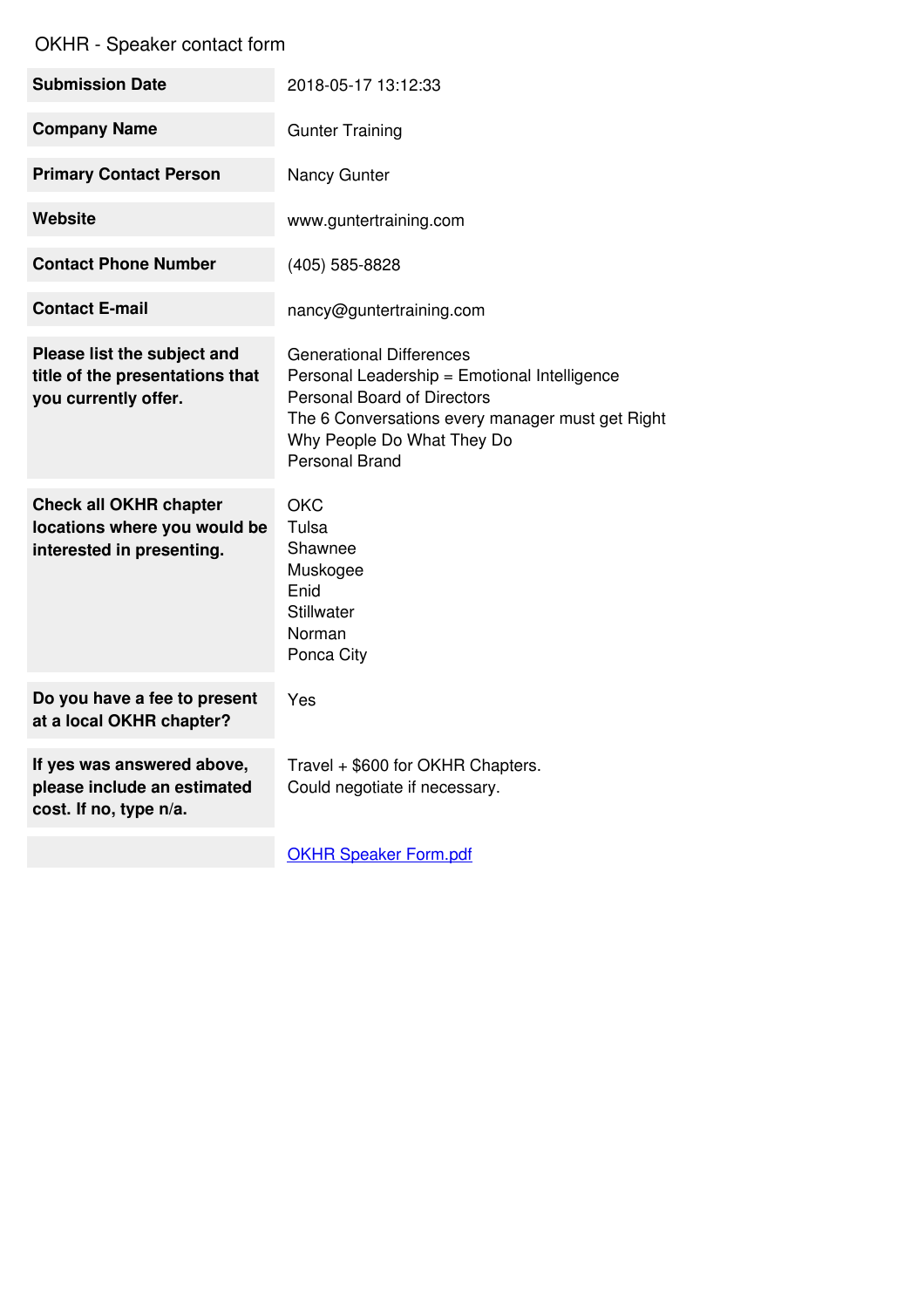| <b>Submission Date</b>                                                                     | 2018-05-03 08:48:18                                                                                                                                                                                                                                                                                                                                                                                                                                                            |
|--------------------------------------------------------------------------------------------|--------------------------------------------------------------------------------------------------------------------------------------------------------------------------------------------------------------------------------------------------------------------------------------------------------------------------------------------------------------------------------------------------------------------------------------------------------------------------------|
| <b>Company Name</b>                                                                        | Hawks Agency                                                                                                                                                                                                                                                                                                                                                                                                                                                                   |
| <b>Primary Contact Person</b>                                                              | Sarah Wilson                                                                                                                                                                                                                                                                                                                                                                                                                                                                   |
| <b>Website</b>                                                                             | www.HawksAgency.com                                                                                                                                                                                                                                                                                                                                                                                                                                                            |
| <b>Contact Phone Number</b>                                                                | (918) 978-8342                                                                                                                                                                                                                                                                                                                                                                                                                                                                 |
| <b>Contact E-mail</b>                                                                      | sarah@hawksagency.com                                                                                                                                                                                                                                                                                                                                                                                                                                                          |
| Please list the subject and<br>title of the presentations that<br>you currently offer.     | UNLOCK AN OWNERSHIP CULTURE<br>This message reveals the Five Distinct Differences between three types of<br>employees in your organization.<br><b>FASHION A CULTURE OF GREATNESS</b><br>Understanding the Four Pillars of Greatness enables the opportunity to<br>intentionally design a healthy environment<br><b>NAVIGATE WORKPLACE RAPIDS</b><br>Learn to navigate pressure, embrace obstacles and successfully make it through<br>terrain change. You will love obstacles! |
| <b>Check all OKHR chapter</b><br>locations where you would be<br>interested in presenting. | <b>OKC</b><br>Tulsa<br>Norman<br>Lawton                                                                                                                                                                                                                                                                                                                                                                                                                                        |
| Do you have a fee to present<br>at a local OKHR chapter?                                   | Yes                                                                                                                                                                                                                                                                                                                                                                                                                                                                            |
| If yes was answered above,<br>please include an estimated<br>cost. If no, type n/a.        | \$150 donation to the Regional Food Bank of OK                                                                                                                                                                                                                                                                                                                                                                                                                                 |
| <b>Additional information</b>                                                              | I represent Greg Hawks, Corporate Culture Specialist and Keynote Speaker.                                                                                                                                                                                                                                                                                                                                                                                                      |
|                                                                                            | <b>OKHR Speaker Form.pdf</b>                                                                                                                                                                                                                                                                                                                                                                                                                                                   |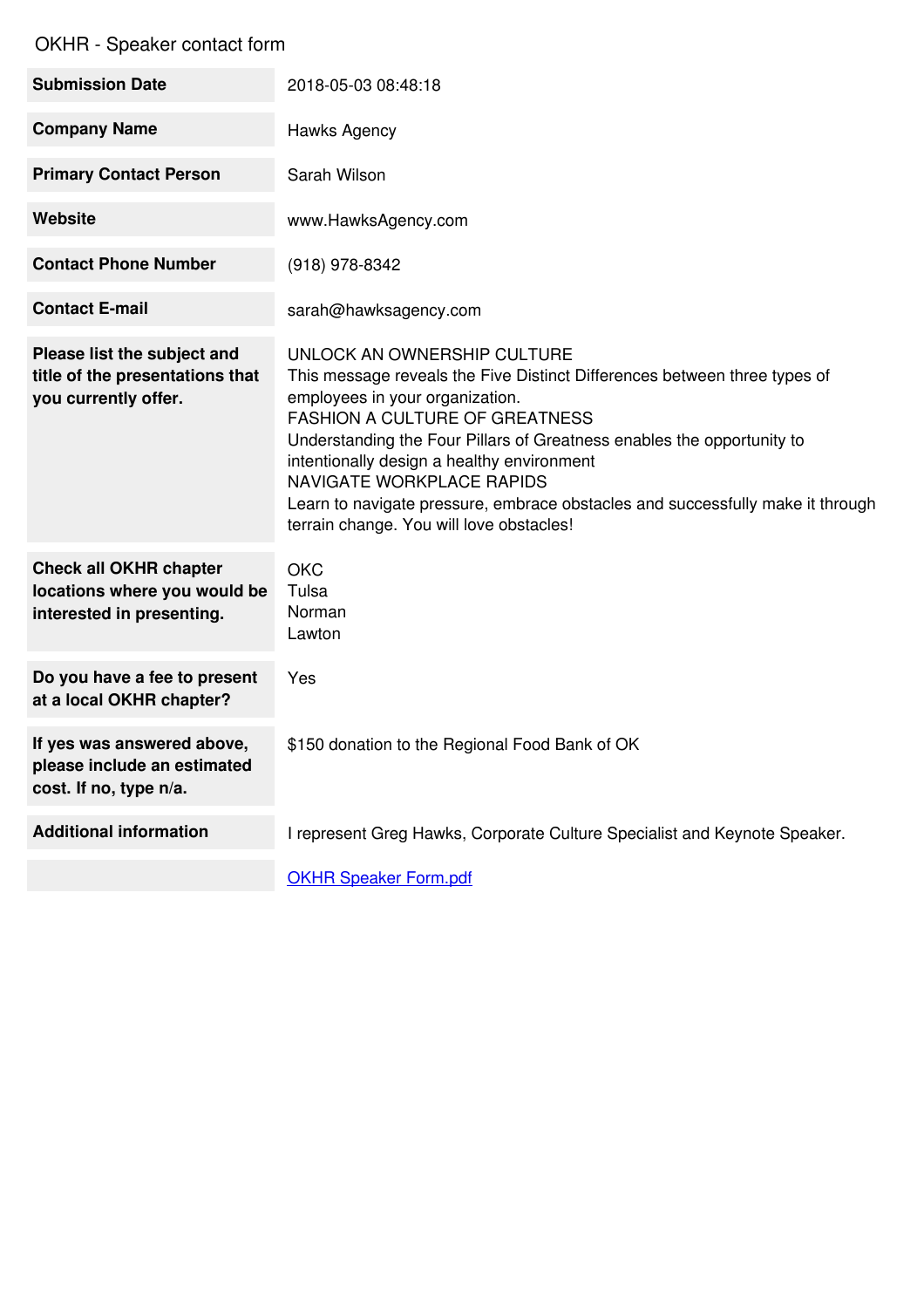| <b>Submission Date</b>                                                                     | 2018-05-07 10:00:04                                                                                                                                                                                         |
|--------------------------------------------------------------------------------------------|-------------------------------------------------------------------------------------------------------------------------------------------------------------------------------------------------------------|
| <b>Company Name</b>                                                                        | inCrisis Consultants                                                                                                                                                                                        |
| <b>Primary Contact Person</b>                                                              | <b>Neal Nordlinger</b>                                                                                                                                                                                      |
| <b>Website</b>                                                                             | http://incrisisconsultants.com                                                                                                                                                                              |
| <b>Contact Phone Number</b>                                                                | (405) 455-4440                                                                                                                                                                                              |
| <b>Contact E-mail</b>                                                                      | neal@incrisisconsultants.com                                                                                                                                                                                |
| Please list the subject and<br>title of the presentations that<br>you currently offer.     | Substance Abuse and the Workplace: How it affects employers and what they<br>can do about it.<br>Need to Know: Know the options available to families when addiction or mental<br>illness hits your family. |
| <b>Check all OKHR chapter</b><br>locations where you would be<br>interested in presenting. | <b>OKC</b><br>Tulsa<br>Ardmore<br>Shawnee<br>Muskogee<br>Enid<br>Stillwater<br>Durant<br>Norman<br>Weatherford/Clinton area<br>Lawton<br>Ponca City                                                         |
| Do you have a fee to present<br>at a local OKHR chapter?                                   | No                                                                                                                                                                                                          |
| If yes was answered above,<br>please include an estimated<br>cost. If no, type n/a.        | My fee is waived for your organization.                                                                                                                                                                     |
| <b>Additional information</b>                                                              | "Need to Know" is also the name of my radio program Saturdays @ 6:00 P.M.<br>on KTLV AM 1220.                                                                                                               |
|                                                                                            | <b>OKHR Speaker Form.pdf</b>                                                                                                                                                                                |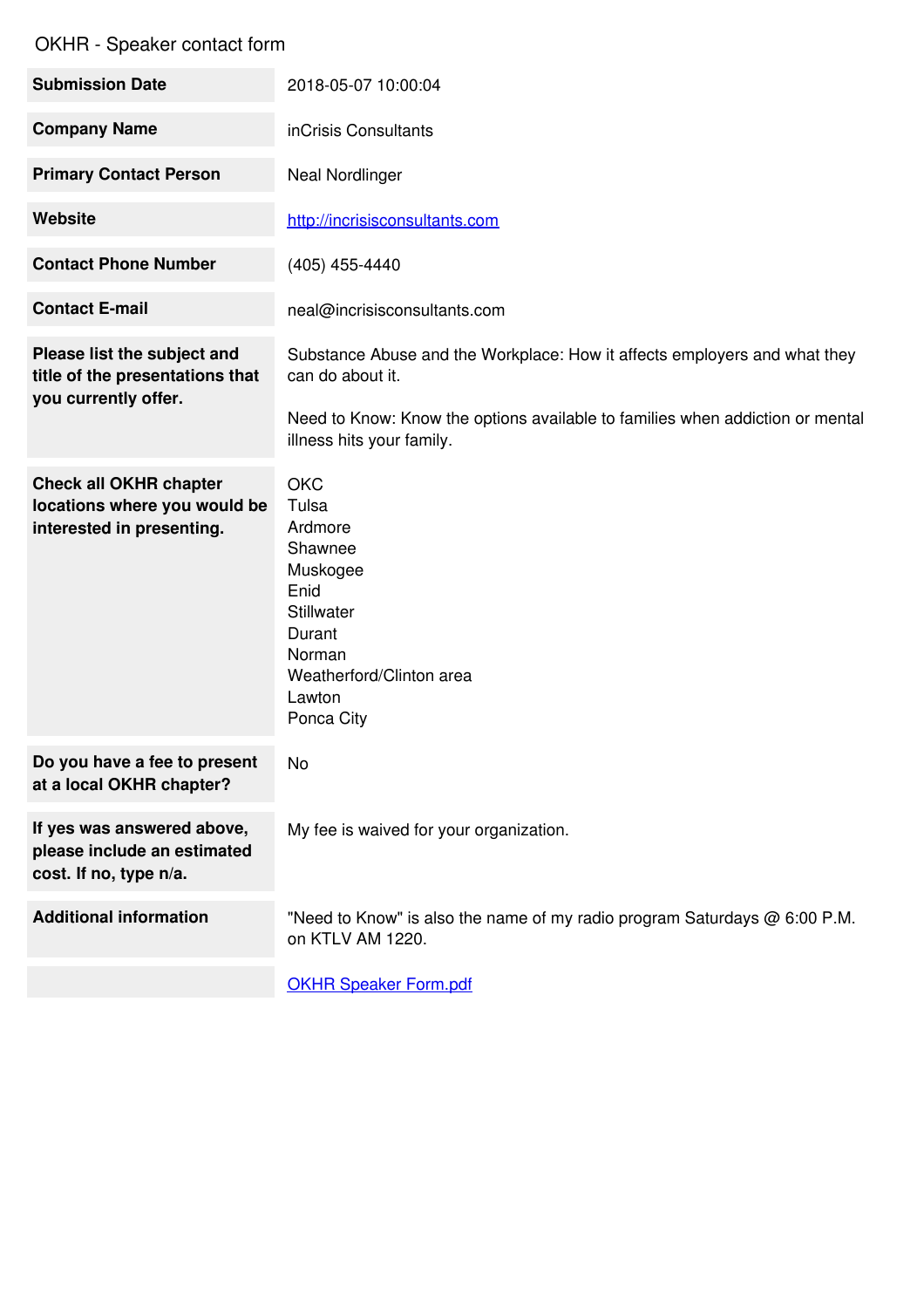| <b>Submission Date</b>                                                                     | 2018-04-27 16:49:58                                                                                                                                                                                                                                                                                                      |
|--------------------------------------------------------------------------------------------|--------------------------------------------------------------------------------------------------------------------------------------------------------------------------------------------------------------------------------------------------------------------------------------------------------------------------|
| <b>Company Name</b>                                                                        | Linda Clark, MHRM, SPHR, SHRM-SCP, CMC                                                                                                                                                                                                                                                                                   |
| <b>Primary Contact Person</b>                                                              | Linda Clark                                                                                                                                                                                                                                                                                                              |
| Website                                                                                    | http://www.linda-clark.com                                                                                                                                                                                                                                                                                               |
| <b>Contact Phone Number</b>                                                                | (405) 808-3121                                                                                                                                                                                                                                                                                                           |
| <b>Contact E-mail</b>                                                                      | linda@linda-clark.com                                                                                                                                                                                                                                                                                                    |
| Please list the subject and<br>title of the presentations that<br>you currently offer.     | Leadership and Feedback, Group and Team Dynamics. This includes the math<br>of building and maintaining teams, diagnosing and resolving issues with teams,<br>the competency of receiving feedback, competitive listening, culture and<br>climates within teams, collaborative conflict, conflict styles and application |
| <b>Check all OKHR chapter</b><br>locations where you would be<br>interested in presenting. | <b>OKC</b><br>Tulsa<br>Ardmore<br>Shawnee<br>Muskogee<br>Enid<br><b>Stillwater</b><br>Durant<br>Norman<br>Weatherford/Clinton area<br>Lawton                                                                                                                                                                             |
| Do you have a fee to present<br>at a local OKHR chapter?                                   | <b>No</b>                                                                                                                                                                                                                                                                                                                |
| If yes was answered above,<br>please include an estimated<br>cost. If no, type n/a.        | N/A                                                                                                                                                                                                                                                                                                                      |
|                                                                                            | <b>OKHR Speaker Form.pdf</b>                                                                                                                                                                                                                                                                                             |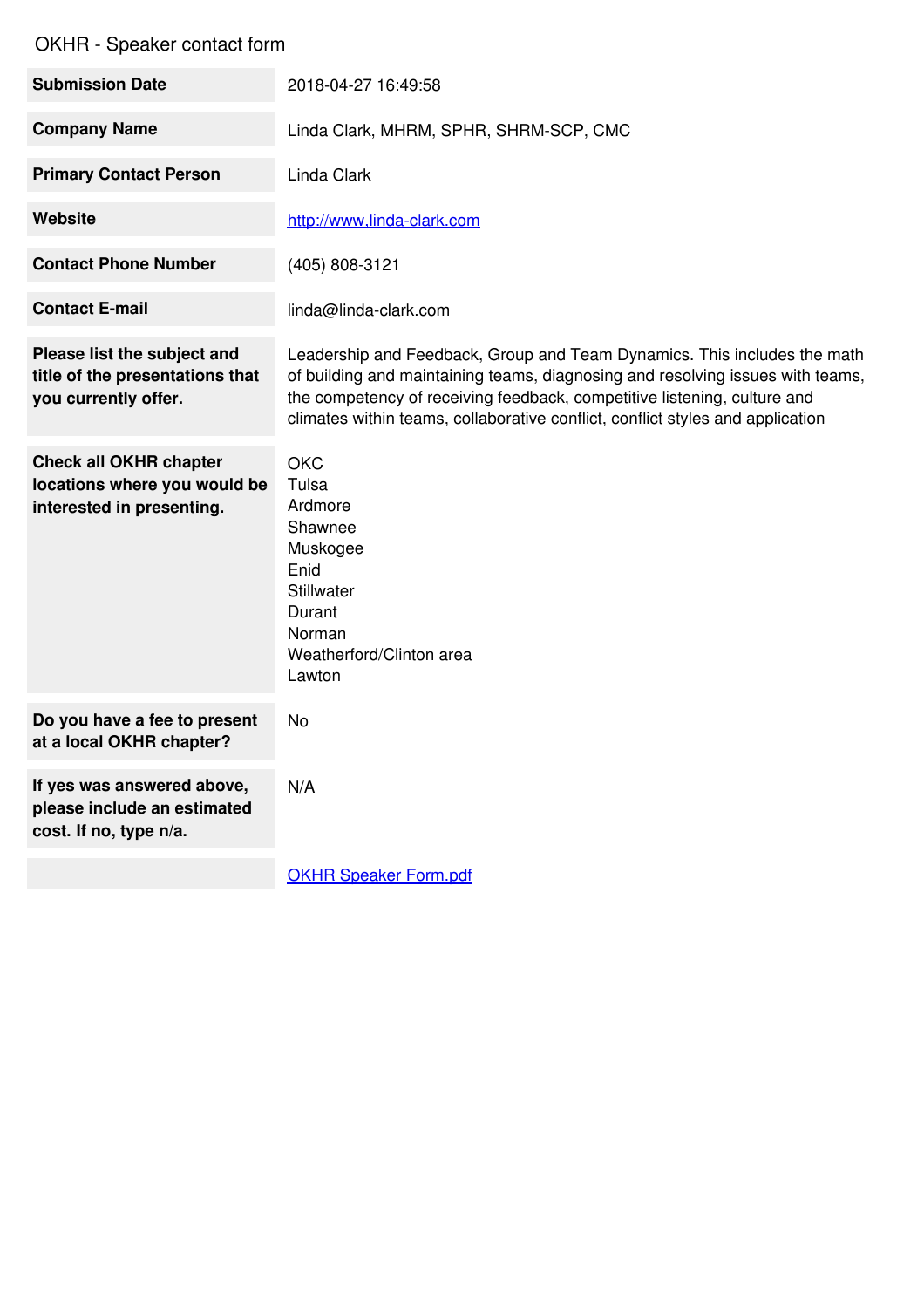| <b>Submission Date</b>                                                                     | 2018-04-20 11:00:02                                                                                                                                                                |
|--------------------------------------------------------------------------------------------|------------------------------------------------------------------------------------------------------------------------------------------------------------------------------------|
| <b>Company Name</b>                                                                        | OptionOne                                                                                                                                                                          |
| <b>Primary Contact Person</b>                                                              | Lyndi Zavy                                                                                                                                                                         |
| <b>Contact Phone Number</b>                                                                | (405) 924-5858                                                                                                                                                                     |
| <b>Contact E-mail</b>                                                                      | Izavy@myoptionone.com                                                                                                                                                              |
| Please list the subject and<br>title of the presentations that<br>you currently offer.     | Rounding out the Equation of Balance<br>Dude, Where's My Balance?<br>Managing the Big 5- Generations in the Workplace<br>Get out of the Valley- Change Management in Organizations |
| <b>Check all OKHR chapter</b><br>locations where you would be<br>interested in presenting. | <b>OKC</b><br>Tulsa<br>Shawnee<br>Muskogee<br>Enid<br><b>Stillwater</b><br>Norman<br>Weatherford/Clinton area<br>Lawton                                                            |
| Do you have a fee to present<br>at a local OKHR chapter?                                   | Yes                                                                                                                                                                                |
| If yes was answered above,<br>please include an estimated<br>cost. If no, type n/a.        | Mileage if more than 50 miles outside of OKC metro area.                                                                                                                           |
| <b>Additional information</b>                                                              | Happy to take this on the road as much as my employer allows, mileage<br>preferred but no other fee.                                                                               |
|                                                                                            | <b>OKHR Speaker Form.pdf</b>                                                                                                                                                       |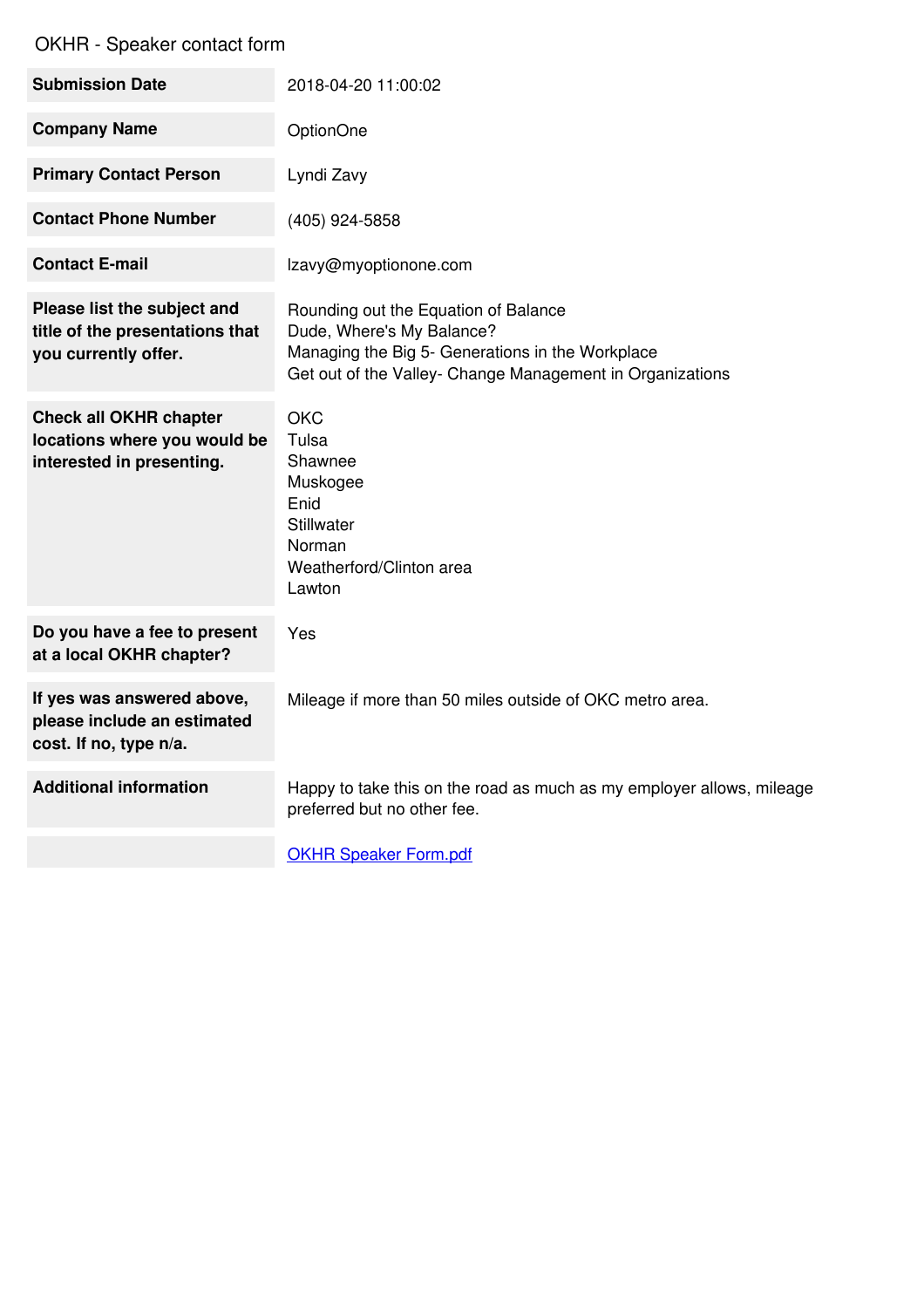| <b>Submission Date</b>                                                                     | 2018-04-19 09:41:49                                                                                                                   |
|--------------------------------------------------------------------------------------------|---------------------------------------------------------------------------------------------------------------------------------------|
| <b>Company Name</b>                                                                        | Paradigm Shift                                                                                                                        |
| <b>Primary Contact Person</b>                                                              | Neha Ghelani                                                                                                                          |
| Website                                                                                    | www.paradigmshiftleadership.com                                                                                                       |
| <b>Contact Phone Number</b>                                                                | (918) 845 5931                                                                                                                        |
| <b>Contact E-mail</b>                                                                      | neha@paradigmshiftleadership.com                                                                                                      |
| Please list the subject and                                                                | Connecting with People in a New Way                                                                                                   |
| title of the presentations that<br>you currently offer.                                    | From 8 Track to Emoji: Bridging the Gap in Cross Generational Leadership                                                              |
|                                                                                            | Being Heard in a Noisy World: Speaking as an Effective HR Business Partner                                                            |
|                                                                                            | Creating an Environment Where People Thrive                                                                                           |
|                                                                                            | Intentional Living: How Small Habits Lead to Larger Successes                                                                         |
|                                                                                            | <b>Culture Clash: Celebrating Cultural Differences</b>                                                                                |
| <b>Check all OKHR chapter</b><br>locations where you would be<br>interested in presenting. | <b>OKC</b><br>Tulsa<br>Ardmore<br>Shawnee<br>Muskogee<br>Enid<br>Stillwater<br>Durant<br>Norman<br>Weatherford/Clinton area<br>Lawton |
| Do you have a fee to present<br>at a local OKHR chapter?                                   | No                                                                                                                                    |
| If yes was answered above,<br>please include an estimated<br>cost. If no, type n/a.        | N/A                                                                                                                                   |
|                                                                                            | <b>OKHR Speaker Form.pdf</b>                                                                                                          |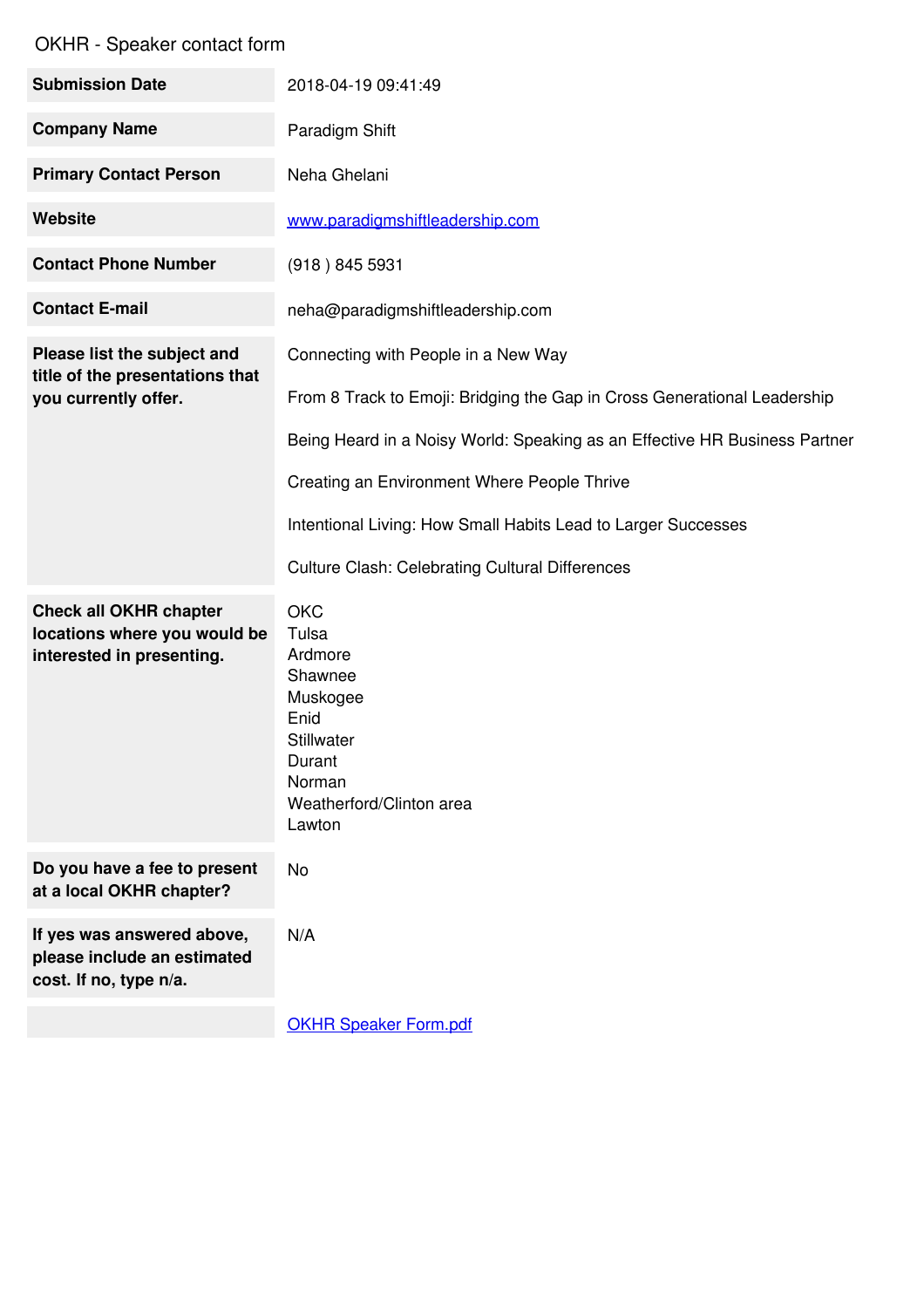| <b>Submission Date</b>                                                                     | 2018-09-21 16:55:39                                                                                                                                                                                 |
|--------------------------------------------------------------------------------------------|-----------------------------------------------------------------------------------------------------------------------------------------------------------------------------------------------------|
| <b>Company Name</b>                                                                        | Robert F. Benson                                                                                                                                                                                    |
| <b>Primary Contact Person</b>                                                              | Robert Benson                                                                                                                                                                                       |
| Website                                                                                    | https://RFBLive.com                                                                                                                                                                                 |
| <b>Contact Phone Number</b>                                                                | (918) 973-3113                                                                                                                                                                                      |
| <b>Contact E-mail</b>                                                                      | Robert@RFBLive.com                                                                                                                                                                                  |
| Please list the subject and<br>title of the presentations that<br>you currently offer.     | Lead Well! - the attitude and skill set so that you give your people what they<br>need to succeed. Research-based.<br>Create the "All In" Culture - culture change isn't hard. Here's how to do it. |
|                                                                                            | Where Are You with #MeToo? - In partnership with Kristi Spaethe, we discuss<br>how organizations can get on the front end of this movement.                                                         |
|                                                                                            | Safety Leadership Tools - leading to improve safety culture and outcomes.                                                                                                                           |
| <b>Check all OKHR chapter</b><br>locations where you would be<br>interested in presenting. | <b>OKC</b><br>Tulsa<br>Ardmore<br>Shawnee<br>Muskogee<br>Enid<br><b>Stillwater</b><br>Durant<br>Norman<br>Weatherford/Clinton area<br>Lawton<br>Ponca City                                          |
| Do you have a fee to present<br>at a local OKHR chapter?                                   | Yes                                                                                                                                                                                                 |
| If yes was answered above,<br>please include an estimated<br>cost. If no, type n/a.        | \$300 flat fee plus mileage.                                                                                                                                                                        |
|                                                                                            | <b>OKHR Speaker Form.pdf</b>                                                                                                                                                                        |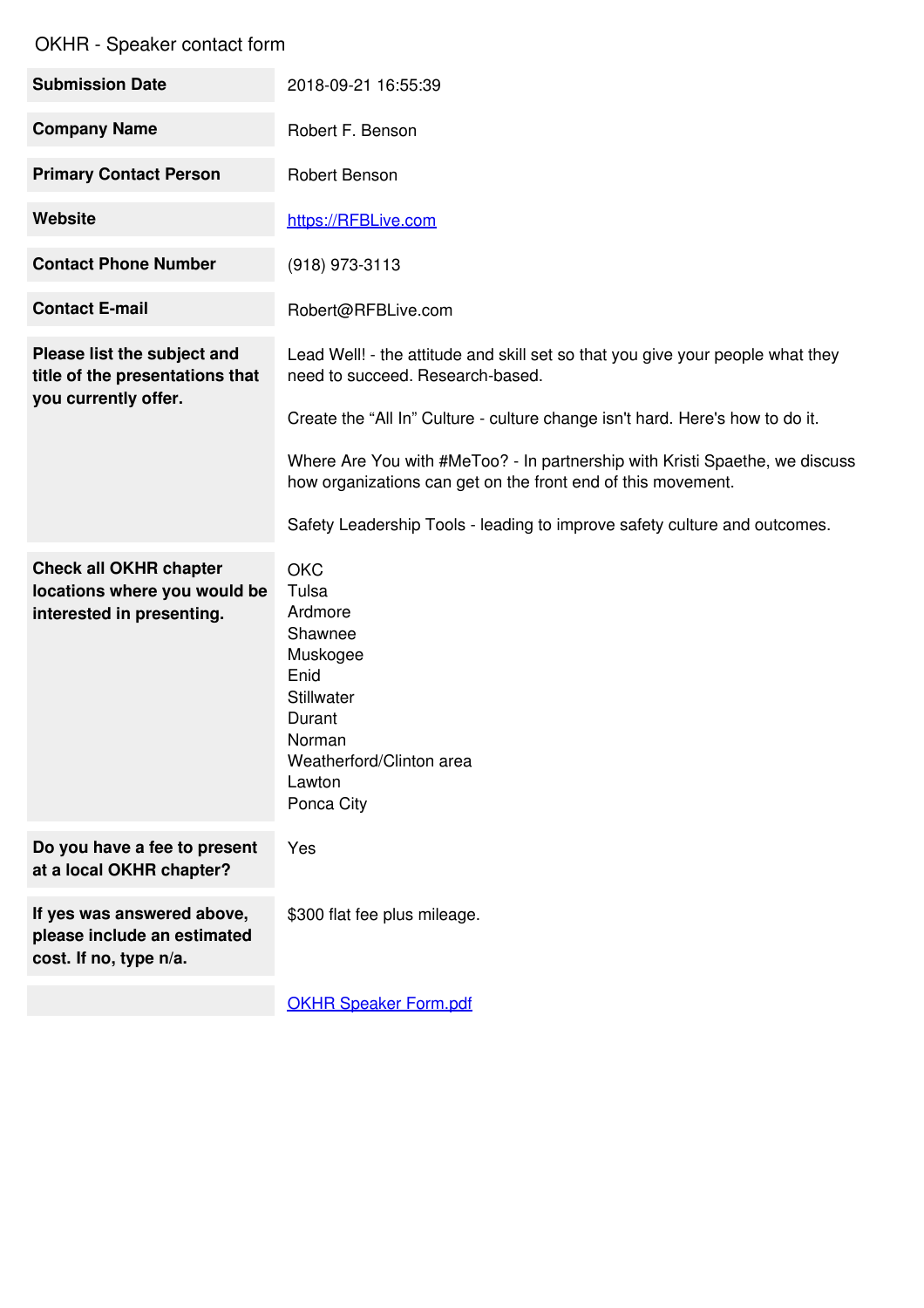| <b>Submission Date</b>                                                                     | 2018-08-31 12:12:10                                                                                             |
|--------------------------------------------------------------------------------------------|-----------------------------------------------------------------------------------------------------------------|
| <b>Company Name</b>                                                                        | Strata Leadership - Erin Greilick                                                                               |
| <b>Primary Contact Person</b>                                                              | <b>Christina Hicks</b>                                                                                          |
| Website                                                                                    | www.monoclepress.com                                                                                            |
| <b>Contact Phone Number</b>                                                                | (405) 507-6447                                                                                                  |
| <b>Contact E-mail</b>                                                                      | info@monoclepress.com                                                                                           |
| Please list the subject and<br>title of the presentations that<br>you currently offer.     | Neuroscience of Performance<br>Are We the Biggest Threat to Our Success?<br>Leading with Emotional Intelligence |
|                                                                                            | Why EI is a non-negotiable for Success in Life                                                                  |
|                                                                                            | Organizational Strength and Resilience<br>How Great Organizations Stand the Test of Time                        |
|                                                                                            | Motivation Reimagined and Reinvented<br>Keeping Today's Employees from Turning Off and Checking Out             |
|                                                                                            | The Secret Sauce of Powerhouse Teams<br>Five Disciplines of Top Performing Teams                                |
|                                                                                            | Authentic Leadership<br>Leading with Your Personal Best                                                         |
| <b>Check all OKHR chapter</b><br>locations where you would be<br>interested in presenting. | <b>OKC</b><br>Tulsa<br>Shawnee<br>Enid<br><b>Stillwater</b><br>Norman<br>Lawton                                 |
| Do you have a fee to present<br>at a local OKHR chapter?                                   | Yes                                                                                                             |
| If yes was answered above,<br>please include an estimated<br>cost. If no, type n/a.        | \$99                                                                                                            |
|                                                                                            | <b>OKHR Speaker Form.pdf</b>                                                                                    |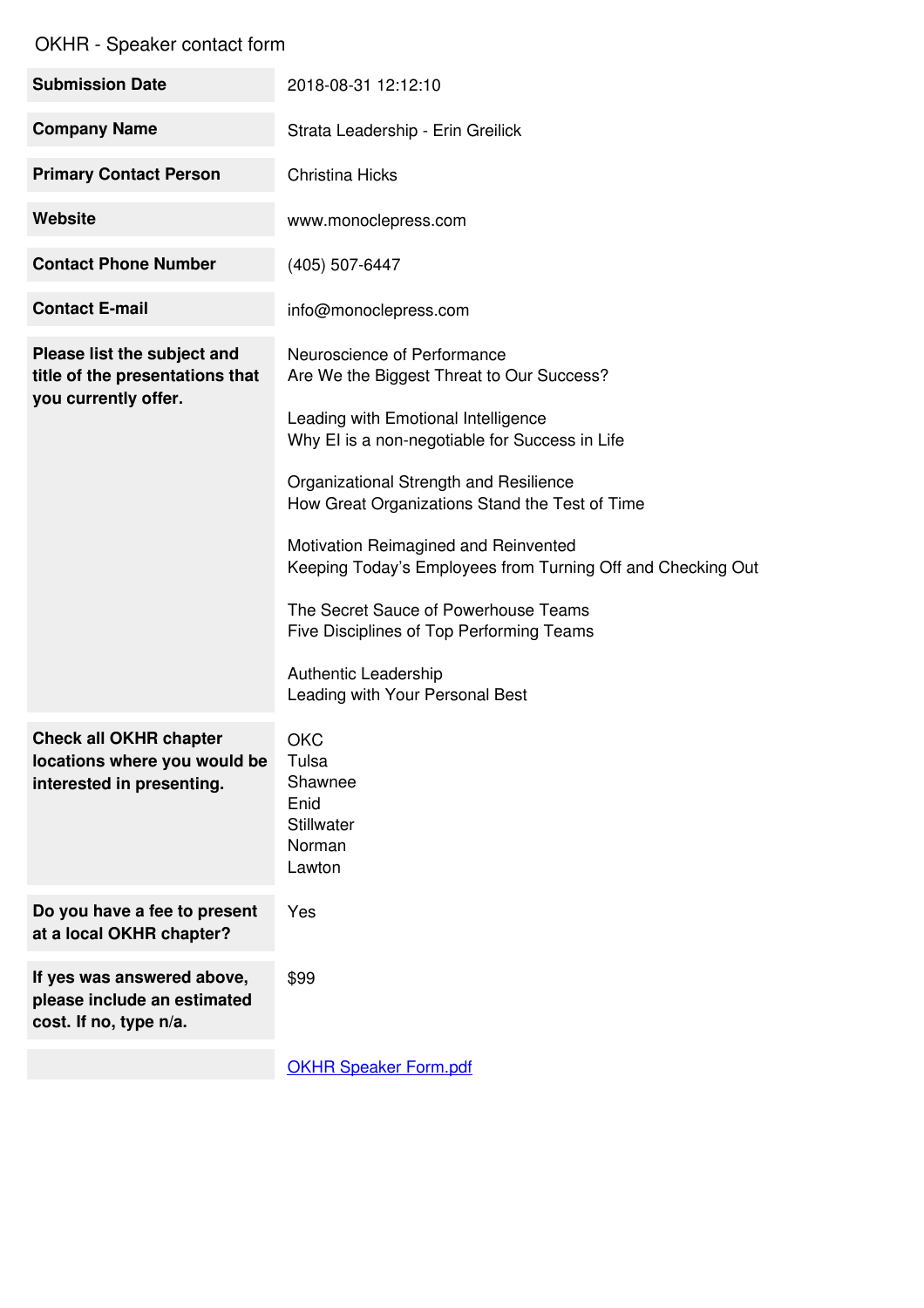| <b>Submission Date</b>                                                                     | 2018-09-24 09:31:51                                                                                                                                                                                                                                                                                                                                                                                                                                                                                                                                              |
|--------------------------------------------------------------------------------------------|------------------------------------------------------------------------------------------------------------------------------------------------------------------------------------------------------------------------------------------------------------------------------------------------------------------------------------------------------------------------------------------------------------------------------------------------------------------------------------------------------------------------------------------------------------------|
| <b>Company Name</b>                                                                        | Switchgear Search and Recruiting                                                                                                                                                                                                                                                                                                                                                                                                                                                                                                                                 |
| <b>Primary Contact Person</b>                                                              | Dixie Agostino                                                                                                                                                                                                                                                                                                                                                                                                                                                                                                                                                   |
| Website                                                                                    | www.switchgearrecruiting.com                                                                                                                                                                                                                                                                                                                                                                                                                                                                                                                                     |
| <b>Contact Phone Number</b>                                                                | (918) 5748750                                                                                                                                                                                                                                                                                                                                                                                                                                                                                                                                                    |
| <b>Contact E-mail</b>                                                                      | dixie@switchgearrecruiting.com                                                                                                                                                                                                                                                                                                                                                                                                                                                                                                                                   |
| Please list the subject and<br>title of the presentations that<br>you currently offer.     | • Maximizing Talent How to Hire - Engage - Retain<br>• The not-so-secret system for hiring "A" player talent<br>• Saving money through better people practices<br>• Painless performance management = Career Success for both you and your<br>team<br>• The real reasons people quit and what you can do to stop losing great people<br>• Managing a Diverse Workforce In Times of Increasingly Complex Change and<br>Competition<br>• The True Cost of Mishires and How to Avoid It<br>• Inclusive Hiring Practices<br>• Employee Engagement and Why It Matters |
| <b>Check all OKHR chapter</b><br>locations where you would be<br>interested in presenting. | <b>OKC</b><br>Tulsa<br>Shawnee<br>Muskogee<br>Enid<br>Stillwater<br>Norman<br>Ponca City                                                                                                                                                                                                                                                                                                                                                                                                                                                                         |
| Do you have a fee to present<br>at a local OKHR chapter?                                   | Yes                                                                                                                                                                                                                                                                                                                                                                                                                                                                                                                                                              |
| If yes was answered above,<br>please include an estimated<br>cost. If no, type n/a.        | \$500-1500, depending on the length of the presentation                                                                                                                                                                                                                                                                                                                                                                                                                                                                                                          |
| <b>Additional information</b>                                                              | Can custom create presentations, can also present at both program meetings<br>and learning labs.                                                                                                                                                                                                                                                                                                                                                                                                                                                                 |
|                                                                                            | <b>OKHR Speaker Form.pdf</b>                                                                                                                                                                                                                                                                                                                                                                                                                                                                                                                                     |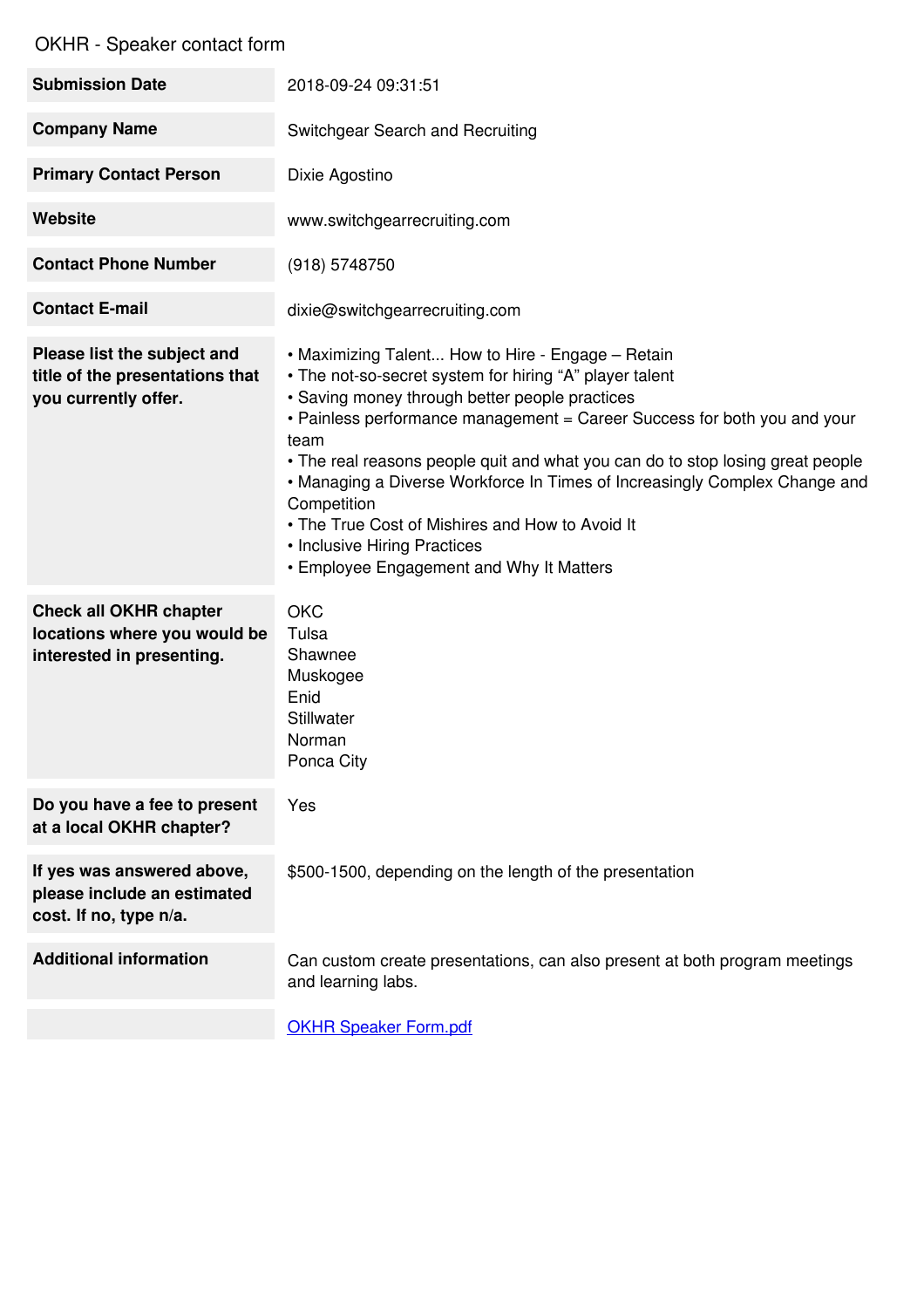| <b>Submission Date</b>                                                                     | 2018-05-02 09:28:14                                                                                                                                                                                                                                                                                                                                                                                                                                        |
|--------------------------------------------------------------------------------------------|------------------------------------------------------------------------------------------------------------------------------------------------------------------------------------------------------------------------------------------------------------------------------------------------------------------------------------------------------------------------------------------------------------------------------------------------------------|
| <b>Company Name</b>                                                                        | <b>Takagi Consulting</b>                                                                                                                                                                                                                                                                                                                                                                                                                                   |
| <b>Primary Contact Person</b>                                                              | Jennifer Takagi                                                                                                                                                                                                                                                                                                                                                                                                                                            |
| Website                                                                                    | www.takagiconsulting.com                                                                                                                                                                                                                                                                                                                                                                                                                                   |
| <b>Contact Phone Number</b>                                                                | (405) 4140901                                                                                                                                                                                                                                                                                                                                                                                                                                              |
| <b>Contact E-mail</b>                                                                      | Jennifer@takagiconsulting.com                                                                                                                                                                                                                                                                                                                                                                                                                              |
| Please list the subject and<br>title of the presentations that<br>you currently offer.     | Soaring with Challenging People - working with various behavioral styles<br>Thriving in the Midst of Change - change happens, be prepared and embrace it.<br>Communication Counts! - you may not be saying what you mean<br>How Great Leaders Build Great Teams - simple secrets will put you on the path<br>to greatness<br>Address the Stress - stress is a killer, killer of relationships, happiness and spirit.<br>Manage it and take back your life. |
| <b>Check all OKHR chapter</b><br>locations where you would be<br>interested in presenting. | <b>OKC</b><br>Tulsa<br>Ardmore<br>Shawnee<br>Muskogee<br>Enid<br>Stillwater<br>Durant<br>Norman<br>Lawton<br>Ponca City                                                                                                                                                                                                                                                                                                                                    |
| Do you have a fee to present<br>at a local OKHR chapter?                                   | No                                                                                                                                                                                                                                                                                                                                                                                                                                                         |
| If yes was answered above,<br>please include an estimated<br>cost. If no, type n/a.        | n/a                                                                                                                                                                                                                                                                                                                                                                                                                                                        |
|                                                                                            |                                                                                                                                                                                                                                                                                                                                                                                                                                                            |

**OKHR Speaker [Form.pdf](https://www.jotform.com/uploads/DeFalco78/form_files/OKHR Speaker Form.5ad767e329b352.57773025.pdf)**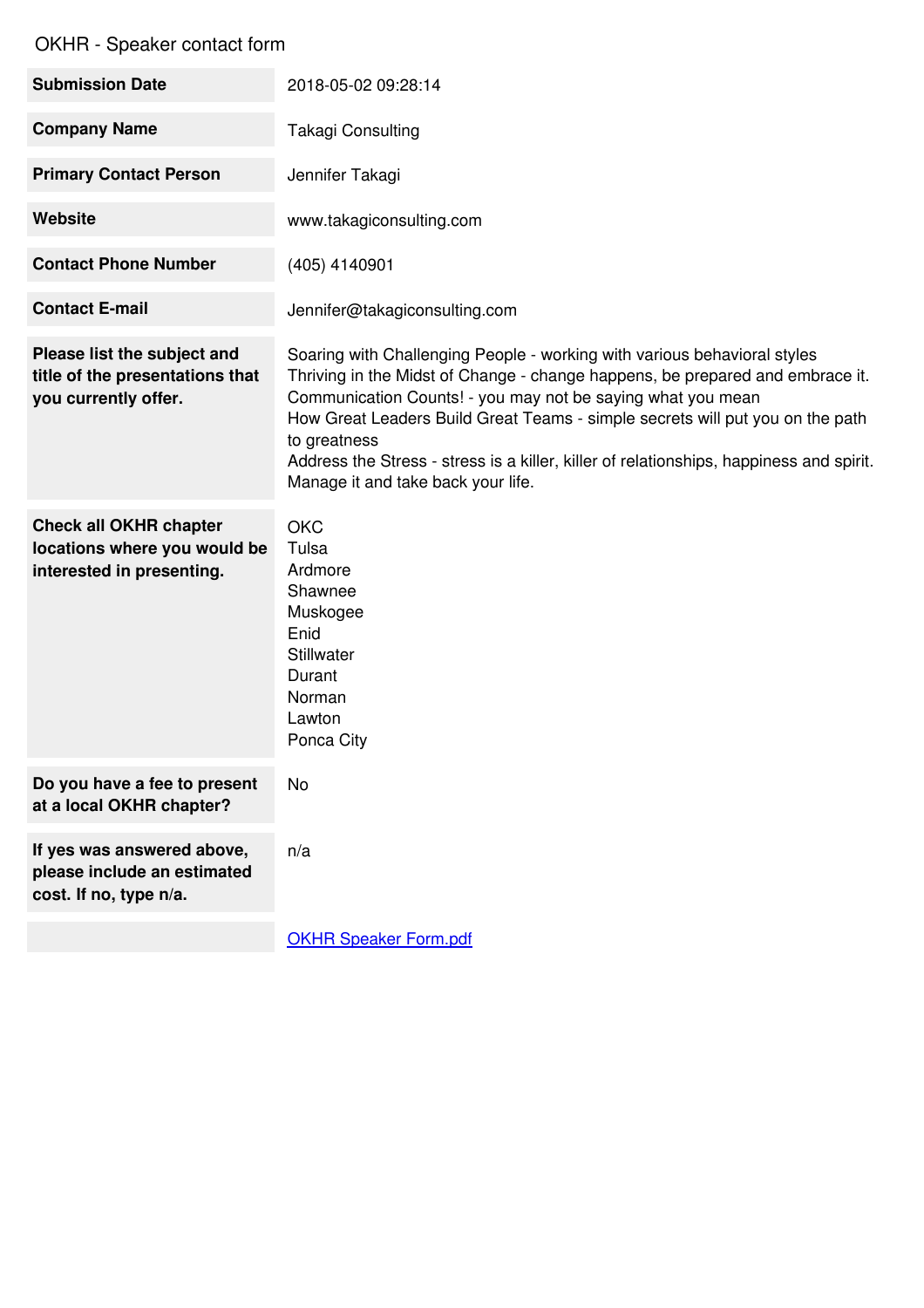| <b>Submission Date</b>                                                                     | 2019-01-11 15:40:48                                                                                                                                                                                                                                                                                                                                                                                                                                                                                                                                                                                                           |
|--------------------------------------------------------------------------------------------|-------------------------------------------------------------------------------------------------------------------------------------------------------------------------------------------------------------------------------------------------------------------------------------------------------------------------------------------------------------------------------------------------------------------------------------------------------------------------------------------------------------------------------------------------------------------------------------------------------------------------------|
| <b>Company Name</b>                                                                        | David McLaughlin                                                                                                                                                                                                                                                                                                                                                                                                                                                                                                                                                                                                              |
| <b>Primary Contact Person</b>                                                              | David McLaughlin                                                                                                                                                                                                                                                                                                                                                                                                                                                                                                                                                                                                              |
| <b>Website</b>                                                                             | http://www.fullvolumedevelopment.com                                                                                                                                                                                                                                                                                                                                                                                                                                                                                                                                                                                          |
| <b>Contact Phone Number</b>                                                                | (405) 226-2028                                                                                                                                                                                                                                                                                                                                                                                                                                                                                                                                                                                                                |
| <b>Contact E-mail</b>                                                                      | davidbmc@icloud.com                                                                                                                                                                                                                                                                                                                                                                                                                                                                                                                                                                                                           |
| Please list the subject and<br>title of the presentations that<br>you currently offer.     | Full Volume Change: Transformation Techniques That Rock<br>Full Volume Presentations: Tips for Connecting from Great Concerts<br>Full Volume Teamwork: Case Studies from the Greatest Bands in Rock<br>Full Volume Leadership: Principles from the History of Rock and Roll<br>Full Volume Performance: Learning How to Rock from the Legends<br>Life at Full Volume: The 12 Principles of High Performance                                                                                                                                                                                                                   |
| <b>Check all OKHR chapter</b><br>locations where you would be<br>interested in presenting. | <b>OKC</b><br>Tulsa<br>Ardmore<br>Shawnee<br>Muskogee<br>Enid<br>Stillwater<br>Durant<br>Norman<br>Weatherford/Clinton area<br>Lawton<br>Ponca City<br>Durant                                                                                                                                                                                                                                                                                                                                                                                                                                                                 |
| Do you have a fee to present<br>at a local OKHR chapter?                                   | Yes                                                                                                                                                                                                                                                                                                                                                                                                                                                                                                                                                                                                                           |
| If yes was answered above,<br>please include an estimated<br>cost. If no, type n/a.        | Mileage roundtrip from OKC if outside of the metro                                                                                                                                                                                                                                                                                                                                                                                                                                                                                                                                                                            |
| <b>Additional information</b>                                                              | David B. McLaughlin, M.Ed, SHRM-SCP, is the Assistant Vice-President,<br>Corporate Training for American Fidelity. He has a M. Ed and B.S. in Accounting<br>from the University of Central Oklahoma. David serves on the board of the<br>Oklahoma City Society of Human Resources as Director-at-Large, Special<br>Programs. David is also past-president of the Central Oklahoma Chapter of<br>Association of Talent Development and founder of Full Volume Development, a<br>think tank that explores best practices related to high performance in<br>organizational development. David is a connoisseur of rock and roll. |
|                                                                                            |                                                                                                                                                                                                                                                                                                                                                                                                                                                                                                                                                                                                                               |

OKHR Speaker [Form.pdf](https://www.jotform.com/uploads/DeFalco78/form_files/OKHR Speaker Form.5ad767e329b352.57773025.pdf)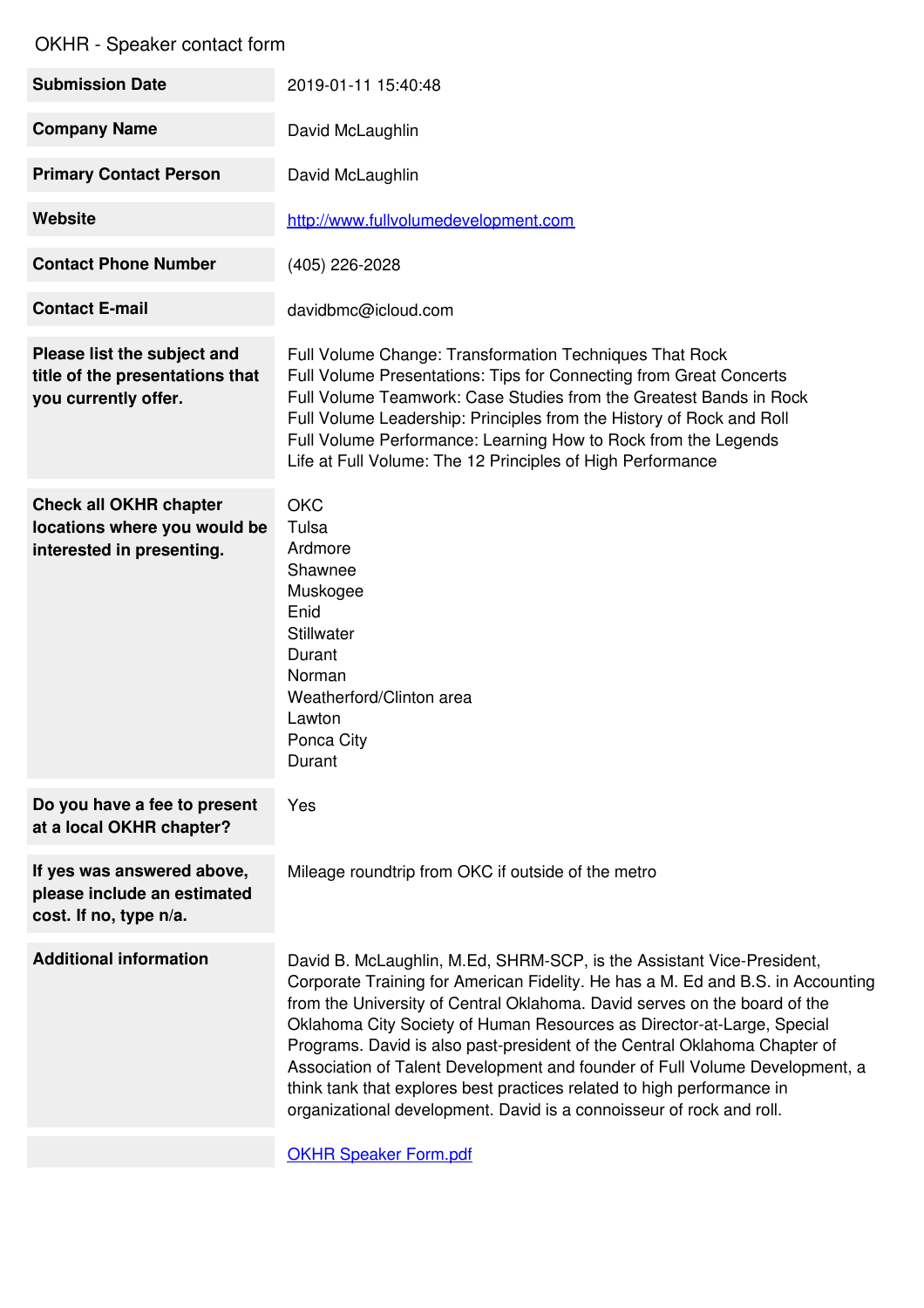| <b>Submission Date</b>                                                                     | 2019-01-22 11:40:48                                                                                                                                                                                                                                                                                                                                                                                                                            |
|--------------------------------------------------------------------------------------------|------------------------------------------------------------------------------------------------------------------------------------------------------------------------------------------------------------------------------------------------------------------------------------------------------------------------------------------------------------------------------------------------------------------------------------------------|
| <b>Company Name</b>                                                                        | <b>Catalyst Consultant Group</b>                                                                                                                                                                                                                                                                                                                                                                                                               |
| <b>Primary Contact Person</b>                                                              | Kyle Killingsworth                                                                                                                                                                                                                                                                                                                                                                                                                             |
| <b>Website</b>                                                                             | http://www.catalystconsultantgroup.com/                                                                                                                                                                                                                                                                                                                                                                                                        |
| <b>Contact Phone Number</b>                                                                | (214) 5780080                                                                                                                                                                                                                                                                                                                                                                                                                                  |
| <b>Contact E-mail</b>                                                                      | kyle@catalystconsultantgroup.com                                                                                                                                                                                                                                                                                                                                                                                                               |
| Please list the subject and<br>title of the presentations that<br>you currently offer.     | Conflict Resolution, Behavioral Based Interviewing, Succession<br>Planning/Management (HRCI Business Credit), Influencing Others Through<br>Feedback, Conducting Internal Investigations, Crucial Conversations,<br>Harassment in the Workplace, Delegating for Results, Strategic Planning<br>Process, Coaching for High Performance, Your Leadership Journey, Federal<br>Discrimination Regulations, Business As Unusual (Change Management) |
| <b>Check all OKHR chapter</b><br>locations where you would be<br>interested in presenting. | <b>OKC</b><br>Tulsa<br>Ardmore<br>Shawnee<br>Muskogee<br>Enid<br><b>Stillwater</b><br>Durant<br>Norman<br>Weatherford/Clinton area<br>Lawton<br>Ponca City<br>Durant                                                                                                                                                                                                                                                                           |
| Do you have a fee to present<br>at a local OKHR chapter?                                   | No                                                                                                                                                                                                                                                                                                                                                                                                                                             |
| If yes was answered above,<br>please include an estimated<br>cost. If no, type n/a.        | N/A                                                                                                                                                                                                                                                                                                                                                                                                                                            |
|                                                                                            | <b>OKHR Speaker Form.pdf</b>                                                                                                                                                                                                                                                                                                                                                                                                                   |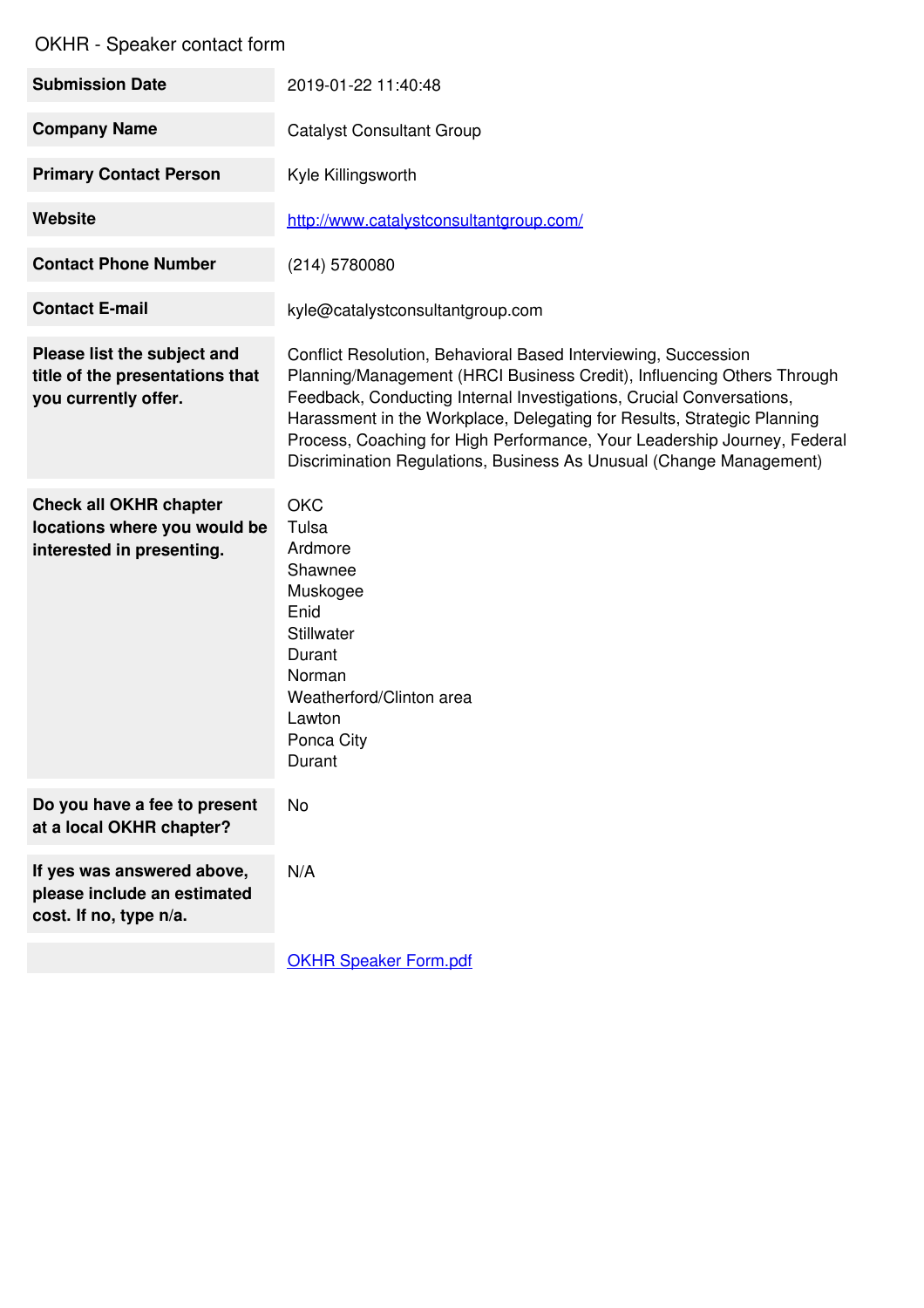| <b>Submission Date</b>                                                                     | 2019-02-04 16:33:18                                                                                                                                                                                                                                                                                  |
|--------------------------------------------------------------------------------------------|------------------------------------------------------------------------------------------------------------------------------------------------------------------------------------------------------------------------------------------------------------------------------------------------------|
| <b>Company Name</b>                                                                        | <b>Vocal Authority</b>                                                                                                                                                                                                                                                                               |
| <b>Primary Contact Person</b>                                                              | Rena Cook                                                                                                                                                                                                                                                                                            |
| <b>Website</b>                                                                             | www.myvocalauthority.com                                                                                                                                                                                                                                                                             |
| <b>Contact Phone Number</b>                                                                | (405) 514 8605                                                                                                                                                                                                                                                                                       |
| <b>Contact E-mail</b>                                                                      | renacook@cox.net                                                                                                                                                                                                                                                                                     |
| Please list the subject and<br>title of the presentations that<br>you currently offer.     | <b>Empower Your Voice</b><br><b>Put Your Best Voice Forward</b><br><b>Authentic Power With Ease</b><br>Own the Room<br><b>Voicing Challenging Conversations</b><br><b>Building Instant Trust and Rapport</b><br>Addressing Communication Issues With Employees<br>Overcoming Fear of Public Speaking |
| <b>Check all OKHR chapter</b><br>locations where you would be<br>interested in presenting. | <b>OKC</b><br>Tulsa<br>Shawnee<br>Muskogee<br>Enid<br><b>Stillwater</b><br>Norman                                                                                                                                                                                                                    |
| Do you have a fee to present<br>at a local OKHR chapter?                                   | Yes                                                                                                                                                                                                                                                                                                  |
| If yes was answered above,<br>please include an estimated<br>cost. If no, type n/a.        | In Tulsa and 30 miles radius \$250.<br>Further out \$\$500.                                                                                                                                                                                                                                          |
| <b>Additional information</b>                                                              | Rena Cook is author of the book Empower Your Voice: For Women in Business,<br>Politics and Life. She has done a TEDx talk and is a Professor Emerita from OU.                                                                                                                                        |
|                                                                                            |                                                                                                                                                                                                                                                                                                      |

**OKHR Speaker [Form.pdf](https://www.jotform.com/uploads/DeFalco78/form_files/OKHR Speaker Form.5ad767e329b352.57773025.pdf)**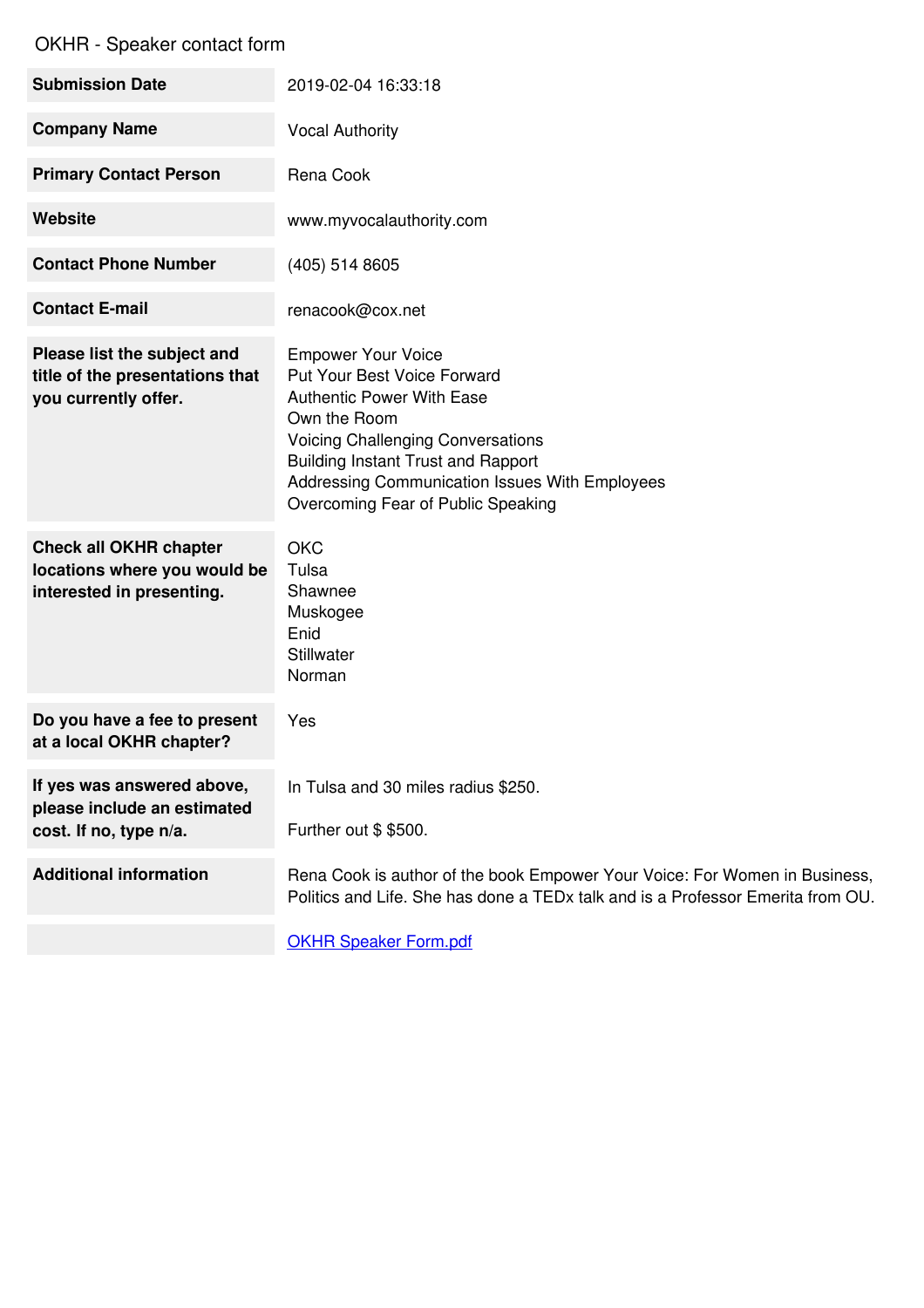| <b>Submission Date</b>                                                                     | 2019-01-26 10:31:17                                                                                                                                                                                                                                                               |
|--------------------------------------------------------------------------------------------|-----------------------------------------------------------------------------------------------------------------------------------------------------------------------------------------------------------------------------------------------------------------------------------|
| <b>Company Name</b>                                                                        | The People Perspective                                                                                                                                                                                                                                                            |
| <b>Primary Contact Person</b>                                                              | Kristi Spaethe                                                                                                                                                                                                                                                                    |
| <b>Website</b>                                                                             | www.pplperspective.com                                                                                                                                                                                                                                                            |
| <b>Contact Phone Number</b>                                                                | (918) 630-0769                                                                                                                                                                                                                                                                    |
| <b>Contact E-mail</b>                                                                      | kristi@pplperspective.com                                                                                                                                                                                                                                                         |
| Please list the subject and<br>title of the presentations that<br>you currently offer.     | • Workplace Culture and the #metoo Movement<br>• Move Over: Creating your Seat at the Table<br>• Human Resources for the Multiple Hat-Wearer<br>• The Art of Awkward: Embracing the Uncomfortable and Growing from it<br>• Executive Presence: What is it and why do you need it? |
| <b>Check all OKHR chapter</b><br>locations where you would be<br>interested in presenting. | <b>OKC</b><br>Tulsa<br>Ardmore<br>Shawnee<br>Muskogee<br>Enid<br>Stillwater<br>Durant<br>Norman<br>Weatherford/Clinton area<br>Lawton<br>Ponca City<br>Durant                                                                                                                     |
| Do you have a fee to present<br>at a local OKHR chapter?                                   | Yes                                                                                                                                                                                                                                                                               |
| If yes was answered above,<br>please include an estimated<br>cost. If no, type n/a.        | Travel expenses plus speaking fee within budget                                                                                                                                                                                                                                   |
|                                                                                            |                                                                                                                                                                                                                                                                                   |

**OKHR Speaker [Form.pdf](https://www.jotform.com/uploads/DeFalco78/form_files/OKHR Speaker Form.5ad767e329b352.57773025.pdf)**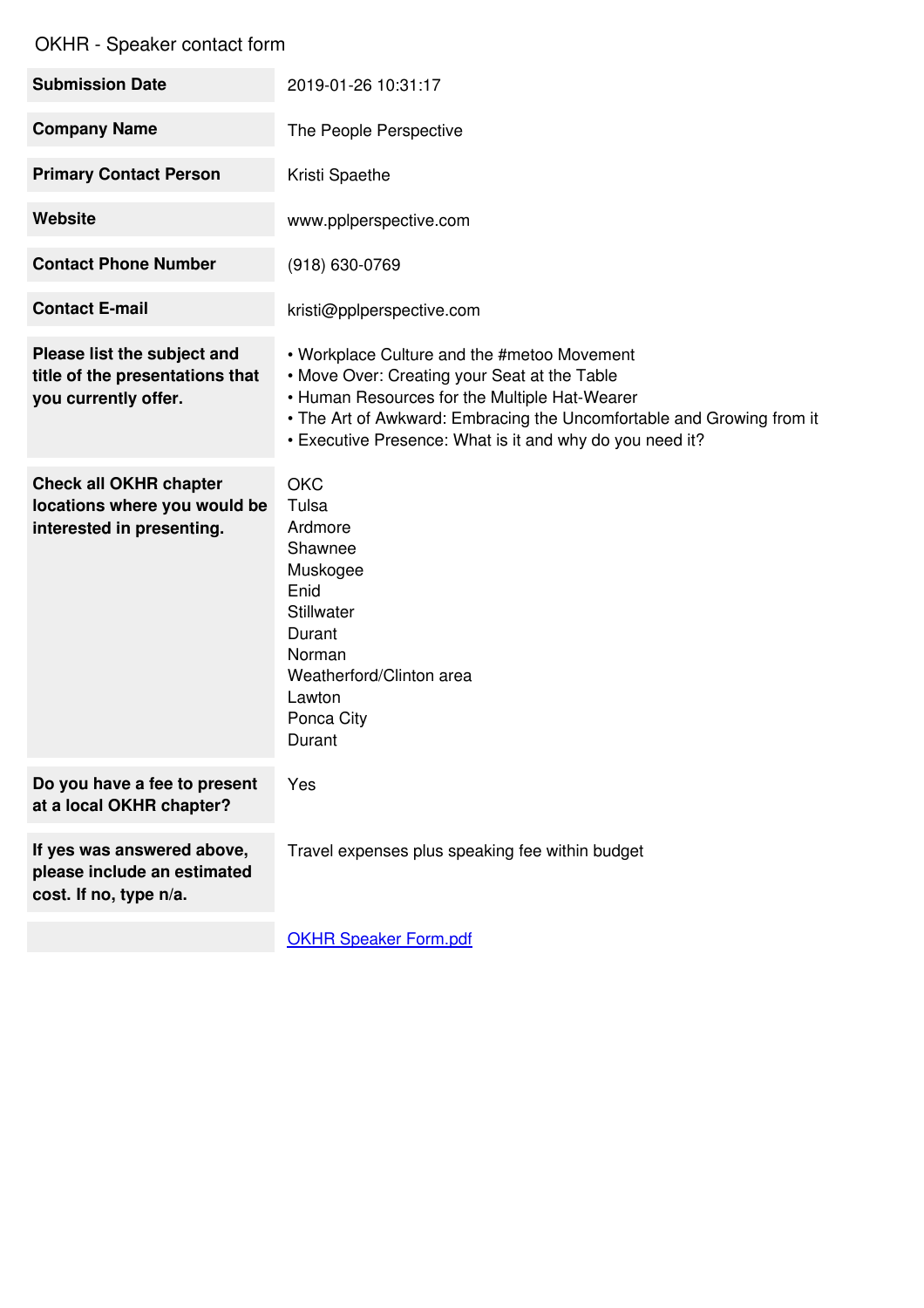| <b>Submission Date</b>                                                                     | 2019-02-17 19:50:38                                                                                                                                                                                                                                                                                                                                                                                |
|--------------------------------------------------------------------------------------------|----------------------------------------------------------------------------------------------------------------------------------------------------------------------------------------------------------------------------------------------------------------------------------------------------------------------------------------------------------------------------------------------------|
| <b>Company Name</b>                                                                        | Zakerion Strategies & Consulting                                                                                                                                                                                                                                                                                                                                                                   |
| <b>Primary Contact Person</b>                                                              | Shagah Zakerion                                                                                                                                                                                                                                                                                                                                                                                    |
| Website                                                                                    | https://www.linkedin.com/in/shagah/                                                                                                                                                                                                                                                                                                                                                                |
| <b>Contact Phone Number</b>                                                                | (918) 8148386                                                                                                                                                                                                                                                                                                                                                                                      |
| <b>Contact E-mail</b>                                                                      | shagah.zakerion@gmail.com                                                                                                                                                                                                                                                                                                                                                                          |
| Please list the subject and<br>title of the presentations that<br>you currently offer.     | Generational Differences and Why They Matter<br>Putting the HIP in Membership - How to Recruit the Next Gen of your<br>Membership<br>Leadership in the Millennial Age - Keys to Lasting Engagement<br>The Power of Saying No - How to Say No to Say Yes<br>$D + I =$ Engagement - Diversity and Inclusion for Everybody<br>The Power of the Young - Consulting on Young Professional Organizations |
| <b>Check all OKHR chapter</b><br>locations where you would be<br>interested in presenting. | <b>OKC</b><br>Tulsa<br>Ardmore<br>Shawnee<br>Muskogee<br>Enid<br><b>Stillwater</b><br>Durant<br>Norman<br>Weatherford/Clinton area<br>Lawton<br>Ponca City<br>Durant                                                                                                                                                                                                                               |
| Do you have a fee to present<br>at a local OKHR chapter?                                   | Yes                                                                                                                                                                                                                                                                                                                                                                                                |
| If yes was answered above,<br>please include an estimated<br>cost. If no, type n/a.        | Fees vary based on format, timing and travel. Typically \$75 -\$150/hr or \$900-<br>1500 per day of training. Very flexible and accommodating to range of budgets.                                                                                                                                                                                                                                 |
|                                                                                            | <b>OKHR Speaker Form.pdf</b>                                                                                                                                                                                                                                                                                                                                                                       |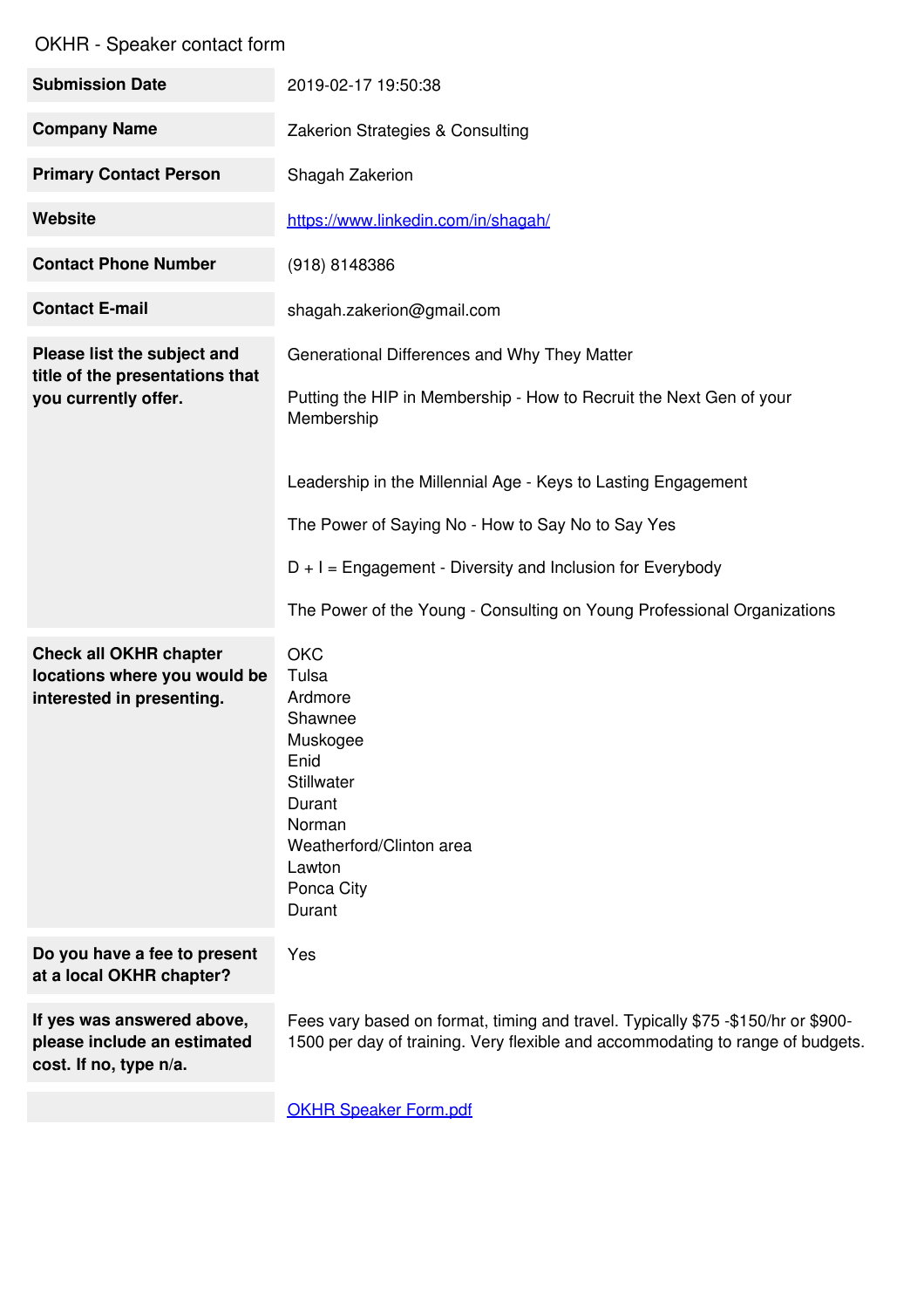**Submission Date** 2019-08-28 11:27:55

**Company Name** Enhanced Benefits Solutions

#### **Primary Contact Person**

Ricky DeFalco

#### **Website**

www.enhancedbenefitsok.com

#### **Contact Phone Number**

(405) 200-5361

#### **Contact E-mail**

ricky@enhancedbenefitsok.com

#### **Please list the subject and title of the presentations that you currently offer.**

Voluntary Benefits an Ever-changing Landscape

(this program will go into detail about new benefit options and how to design and leverage them to align with a company's overall business strategies)

#### **Check all OKHR chapter locations where you would be interested in presenting.**

- OKC
- Tulsa
- Ardmore
- Shawnee
- Muskogee
- Enid
- Stillwater
- Durant
- Norman
- Weatherford/Clinton area
- Lawton
- Ponca City
- Durant

#### **Do you have a fee to present at a local OKHR chapter?**

No

#### **If yes was answered above, please include an estimated cost. If no, type n/a.**

n/a

[OKHR Speaker Form.pdf](https://www.jotform.com/uploads/DeFalco78/form_files/OKHR%20Speaker%20Form.5ad767e329b352.57773025.pdf)